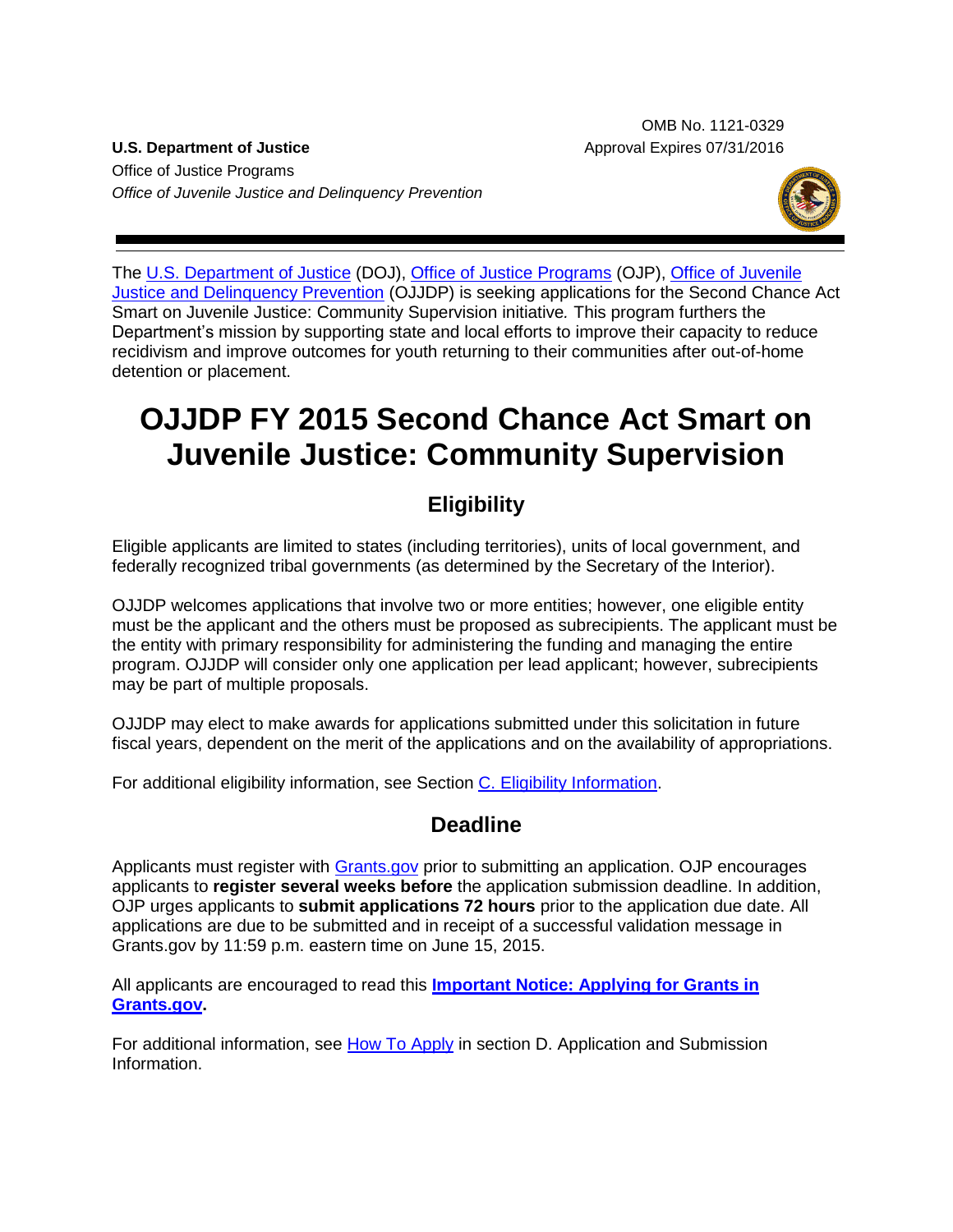# **Contact Information**

For technical assistance with submitting an application, contact the Grants.gov Customer Support Hotline at 800-518-4726 or 606-545-5035, or via e-mail to [support@grants.gov.](mailto:support@grants.gov) Hotline hours of operation are 24 hours a day, 7 days a week, except federal holidays.

Applicants who experience unforeseen Grants.gov technical issues beyond their control that prevent them from submitting their application by the deadline must e-mail the OJJDP contact identified below **within 24 hours after the application deadline** and request approval to submit their application. Additional information on reporting technical issues is found under "Experiencing Unforeseen Grants.gov Technical Issues" in the [How To Apply](#page-23-0) section.

For assistance with any other requirements of this solicitation, contact the Response Center by telephone at 800-851-3420*,* by e-mail at [responsecenter@ncjrs.gov,](mailto:responsecenter@ncjrs.gov) or by web chat at https://webcontact.ncirs.gov/ncjchat/chat.jsp. Answers to frequently asked questions that may assist applicants are posted at [http://www.ojjdp.gov/grants/solicitations/FY2015/FAQ/CommunitySupervisonsFAQ.pdf.](http://www.ojjdp.gov/grants/solicitations/FY2015/FAQ/CommunitySupervisonsFAQ.pdf)

Grants.gov number assigned to this announcement: OJJDP-2015-4121

Release date: April 29, 2015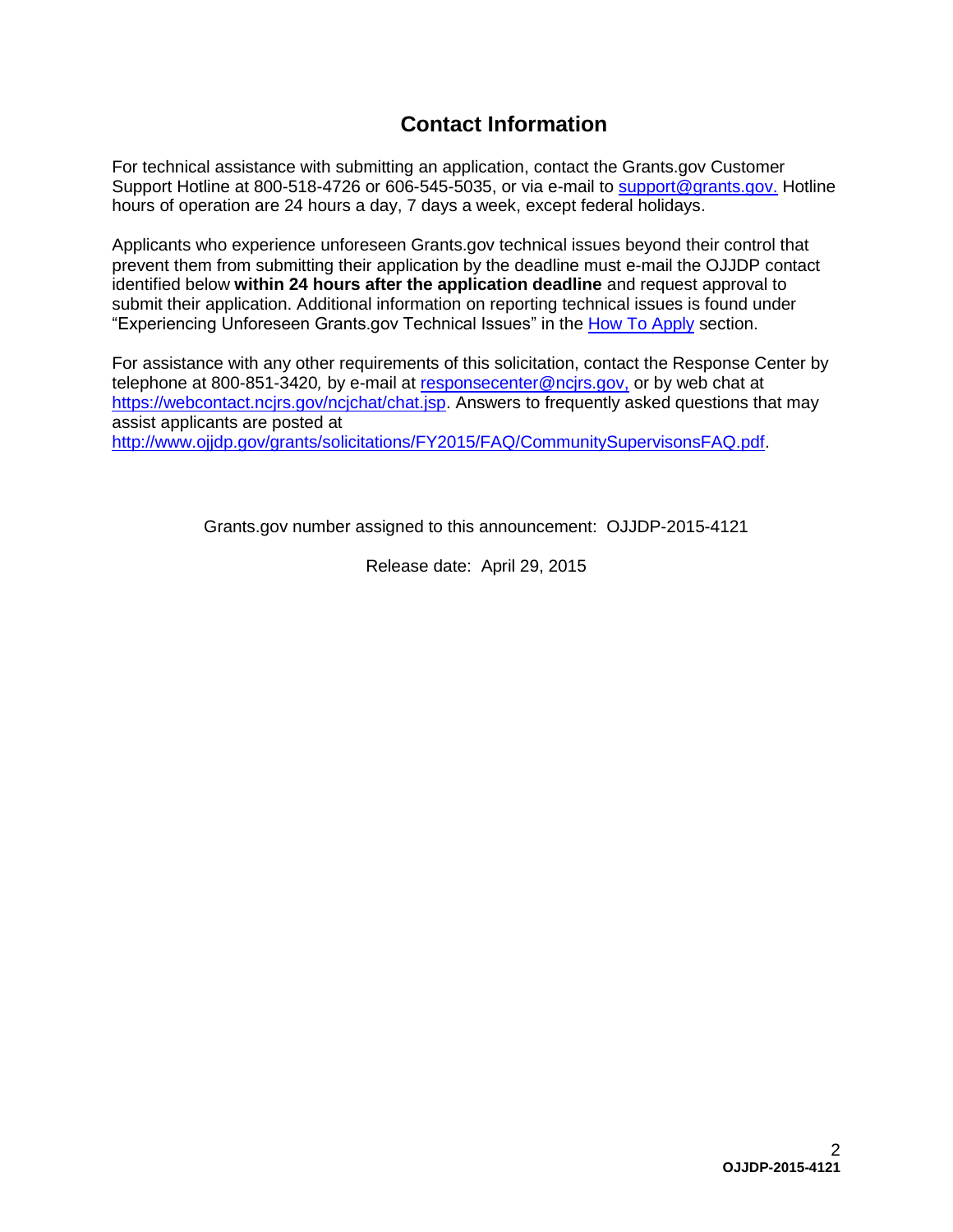# **Contents**

| Limitation on use of award funds for employee compensation; waiver 11          |  |
|--------------------------------------------------------------------------------|--|
| Prior approval, planning, and reporting of conference/meeting/training costs12 |  |
|                                                                                |  |
|                                                                                |  |
|                                                                                |  |
|                                                                                |  |
|                                                                                |  |
|                                                                                |  |
|                                                                                |  |
|                                                                                |  |
|                                                                                |  |
|                                                                                |  |
|                                                                                |  |
|                                                                                |  |
|                                                                                |  |
| General Information about Post-Federal Award Reporting Requirements 29         |  |
|                                                                                |  |
|                                                                                |  |
|                                                                                |  |
|                                                                                |  |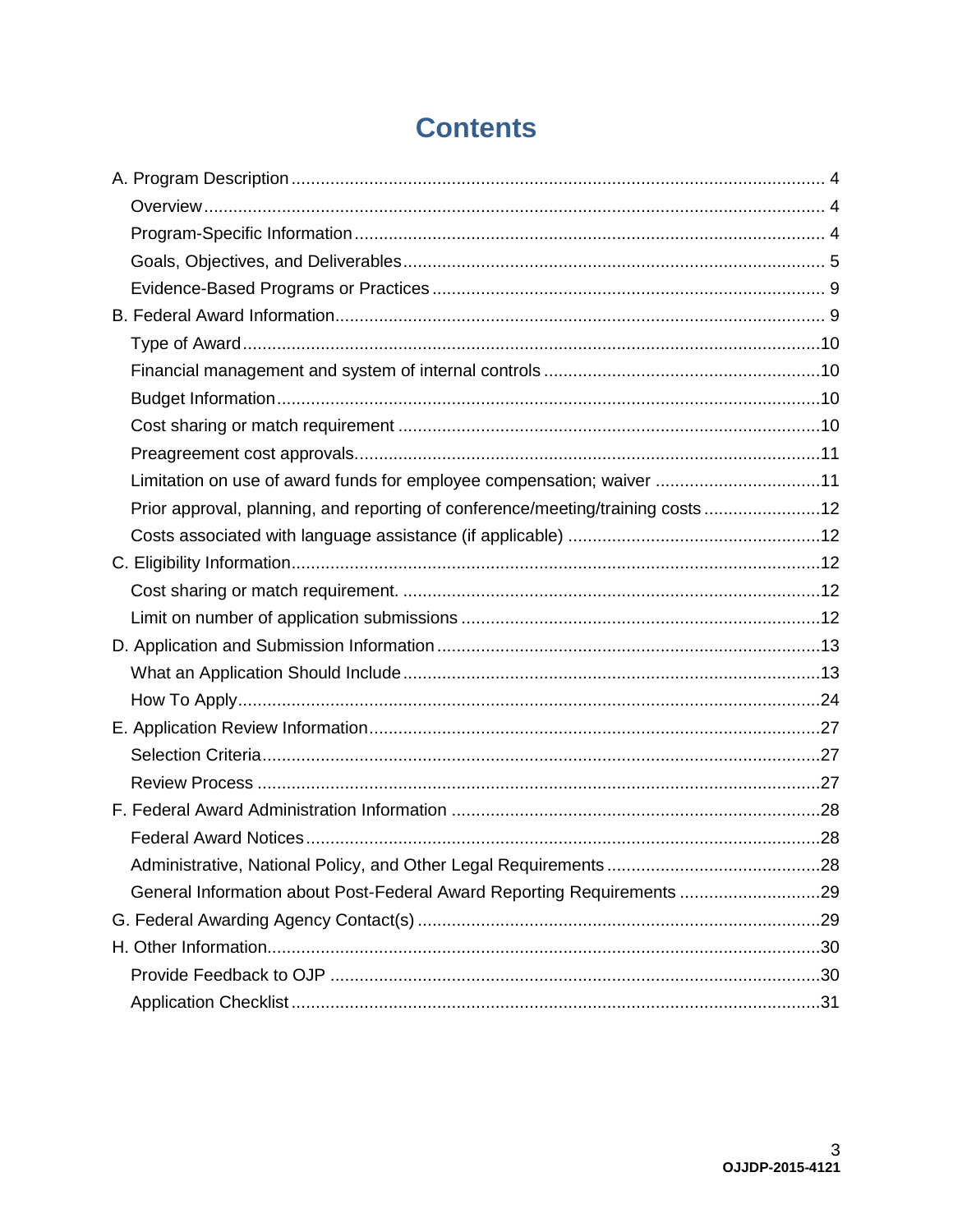# **OJJDP FY 2015 Second Chance Act Smart on Juvenile Justice: Community Supervision (CFDA #16.812)**

# <span id="page-3-0"></span>**A. Program Description**

# <span id="page-3-1"></span>**Overview**

 $\overline{a}$ 

As many as 100,000 youth younger than 18 years old are released from juvenile correctional facilities every year. These young people often return to their communities with complex needs, such as physical and behavioral health issues and barriers to education and employment. This grant program will provide planning grants to state and local government agencies and federally recognized Native American/Alaskan Native tribes to support their efforts to develop and finalize a comprehensive juvenile community supervision reform strategic plan that will implement evidence-based supervision strategies to reduce recidivism and improve outcomes for juveniles under community supervision<sup>1</sup>.

When grantees complete their strategic plan, OJJDP expects to invite them to submit applications through a competitive process for implementation grants of as much as \$650,000 to implement their plans. Future funding decisions for implementation grants will be competitive and will consider the quality and comprehensiveness of the strategic plan and associated solicitation deliverables.

**Authorizing legislation.** Pursuant to Section 101 of the Second Chance Act, Pub. L. No. 110-199.

# <span id="page-3-2"></span>**Program-Specific Information**

Developing a comprehensive approach for reducing recidivism is extremely challenging for even the most sophisticated juvenile justice agencies. An effective service delivery model requires access to data and coordination with multiple systems, including housing, employment, mental health, and education. This solicitation will provide funding to support **planning** grants to state departments of juvenile justice and local agencies and federally recognized tribes in urban, suburban, and rural communities that provide community supervision services essential to reintegrating justice-involved youth into the community. During the 12-month planning phase, OJJDP will require grantees to develop: (1) collaborative cross-disciplinary teams of state or local stakeholders engaged in providing community supervision services; (2) a plan to assess current policies, practices, and training for juvenile community supervision; (3) strategies to strengthen systematic continuity of care throughout the phases of the reentry continuum; and (4) strategies to develop quality oversight and improvement in data collection methods to achieve a reduction in the jurisdiction's historical baseline juvenile recidivism rate.

 $1$  The supervision of adjudicated youth in the resident population, as opposed to confining youth in secure residential, detention, or correctional facilities. The two main types of community supervision are probation and parole. Other state or local government entities that are primarily responsible for the supervision and aftercare of returning youth are also included in this definition. Community supervision is also referred to as community corrections.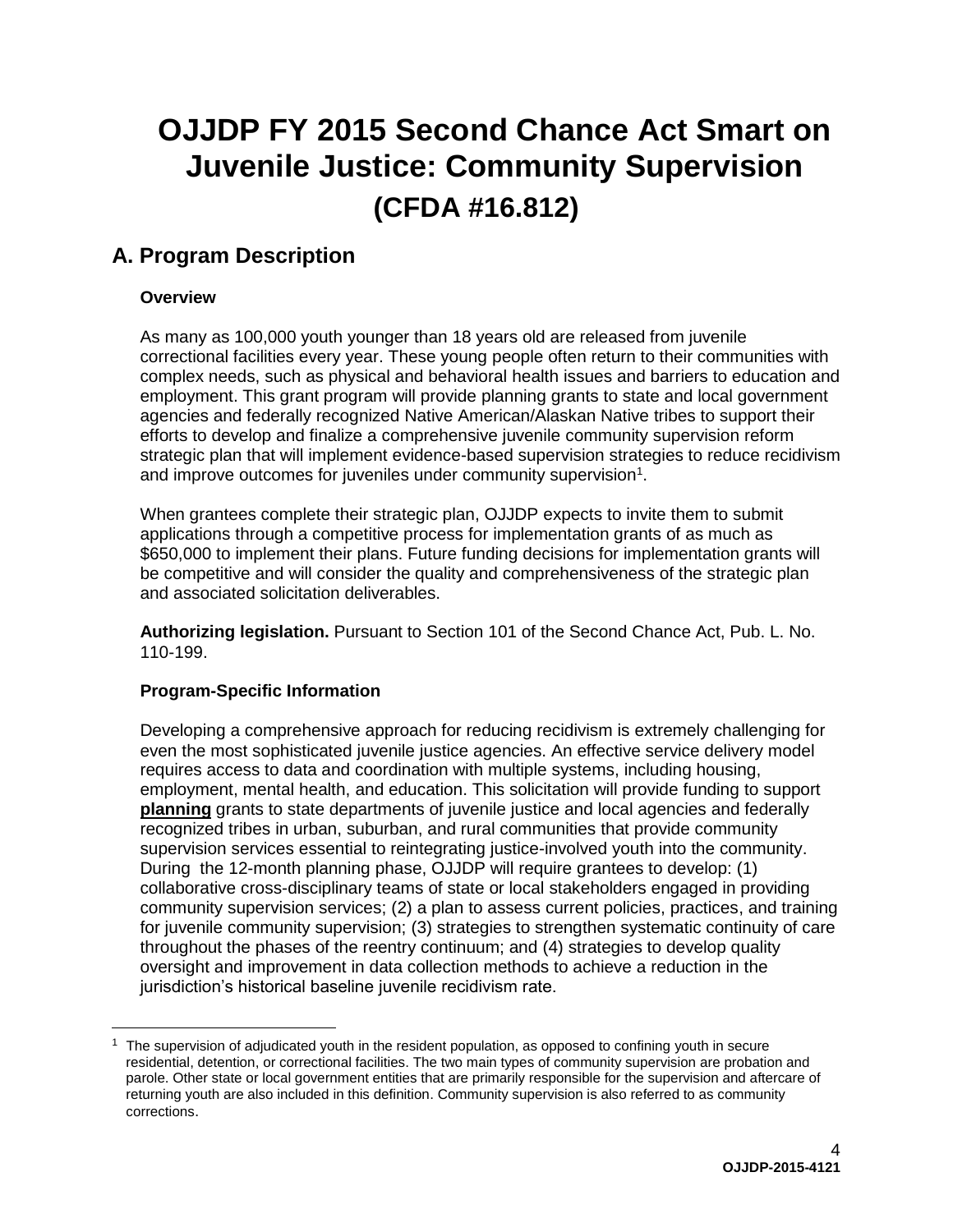OJJDP will require grantees in the planning phase to work with a training and technical assistance provider that OJJDP will identify to address how the reform strategy will include graduated sanctions and incentives, realistic and enforceable post-release conditions, and links to community-based resources and noncorrectional youth-serving systems, such as education, child welfare, employment, housing, behavioral health, and physical and mental health services.

During the planning phase, the successful applicant will also address critical programmatic functions in day-to-day juvenile community supervision practice, including the use of a comprehensive assessment of risk for reoffending, strengths, and needs; cognitivebehavioral interventions; family engagement; release readiness; permanency planning; and, staffing and workforce competencies. Reentry efforts that include all six functions operating in tandem best exemplify broad, evidence-based programming.

Recent research from the National Reentry Resource Center's Advisory Committee on Juvenile Justice<sup>2</sup> has documented the various pathways that youth follow into juvenile delinquency and the intersection of those pathways with the development of the adolescent brain. The brain is not fully developed until the mid-twenties, leaving youth particularly susceptible to spontaneous and less-reasoned decisionmaking and the powerful influence of peer pressure. Effective community supervision considers these types of developmental factors that research has shown are associated with this age population.

These findings have strong implications for reentry planning, case management, and supervision strategies. Reentry planning should be grounded in cognitive approaches (e.g., cognitive behavioral therapy) that are responsive to adolescent brain development. Furthermore, cognitive approaches should be applied through an "ecological model" that contemplates the role of the youth's family, peer group, school, and community in dealing with his or her individual issues. Specifically as it relates to this program, case workers and supervision officers should be prepared to:

- engage the family as a key partner in supporting the youth's behavioral change and cognitive thought processes.
- work with youth to strengthen their relationships with prosocial peers, thereby reducing the negative peer influences to which many adolescents are susceptible.
- support the youth's connections to school and/or work, increasing the probability that the prosocial developmental opportunities provided in the school or work setting will influence them.

# <span id="page-4-0"></span>**Goals, Objectives, and Deliverables**

This initiative will provide funding to state departments of juvenile justice and local agencies that provide community supervision services to youth returning from out-of-home detention or placement to develop a juvenile community supervision reform strategic plan. This initiative will provide resources to state and local government agencies and federally recognized American Indian/Alaskan Native tribes to implement evidence-based supervision

<sup>2</sup> Siegle, E., Walsh, N., and Weber, J. 2014. *Core Principles for Reducing Recidivism and Improving Other Outcomes for Youth in the Juvenile Justice System.* New York, NY: Council of State Governments Justice Center.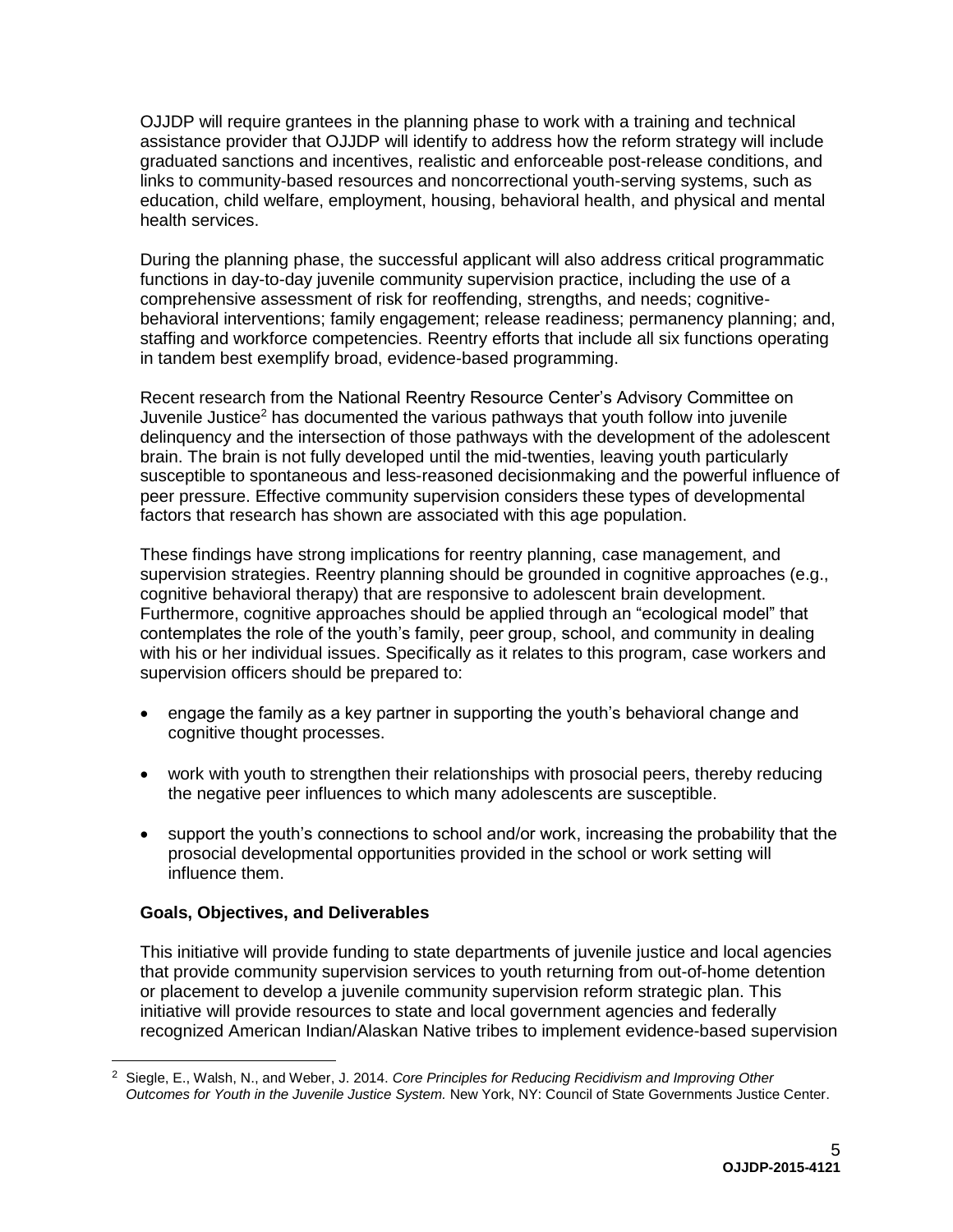strategies to improve outcomes for youth returning from confinement in state or locally run and/or managed juvenile detention or placement facilities and to enhance juvenile reentry reform efforts.

The goals of this planning program are to:

- promote and increase collaboration among agencies and officials who work in probation, pretrial, law enforcement, and related community corrections fields.
- develop and implement strategies for the identification, supervision, and treatment of high risk/needs youth that may serve as a model for other agencies throughout the nation.
- objectively assess and/or evaluate the impact of innovative and evidence-based supervision and treatment strategies.
- demonstrate the use and efficacy of evidence-based practices and principles to improve the delivery of community supervision strategies and practices.

**Target population.** This solicitation will support the development of a comprehensive juvenile community supervision reform plan to reduce juvenile recidivism rates and improve positive youth outcomes. As a result, applicants should identify a large enough target population of youth to impact state or local outcomes and focus on youth assessed as medium to high-risk for reoffending.

Award recipients must admit targeted youth to the program prior to their 18th birthday. However, they may continue to implement a juvenile reentry plan for these individuals beyond their 18th birthday. OJJDP does not have a set timeline for terminating these services; they can continue as long as is deemed therapeutically beneficial.

**Mandatory project components.** All projects are required to include the following components within their proposal materials:

- 1. A juvenile community supervision strategic plan that describes the state's long-term juvenile community supervision reform strategy, including measurable annual and 5-year performance outcomes relating to the long-term goals of increasing public safety and reducing recidivism. Performance outcomes should also address increased education opportunities, reduction in violations of conditions of supervised release, and percentage of youth identified in substance abuse and mental health services. One goal of the plan shall be a 50-percent reduction in the rate of recidivism over a 5-year period.
- **2.** A detailed strategic juvenile community supervision reform plan that includes an implementation schedule and sustainability plan for the program.
- **3.** Documentation reflecting the establishment of a juvenile community supervision reform task force comprised of relevant state, tribal, territorial, or local leaders and representatives of relevant agencies, service providers, nonprofit organizations, and other key stakeholders. The task force should examine ways to pool resources and funding streams and collect data and best practices in juvenile reentry from stakeholder agencies and organizations. OJJDP notes that this task force and the strategic plan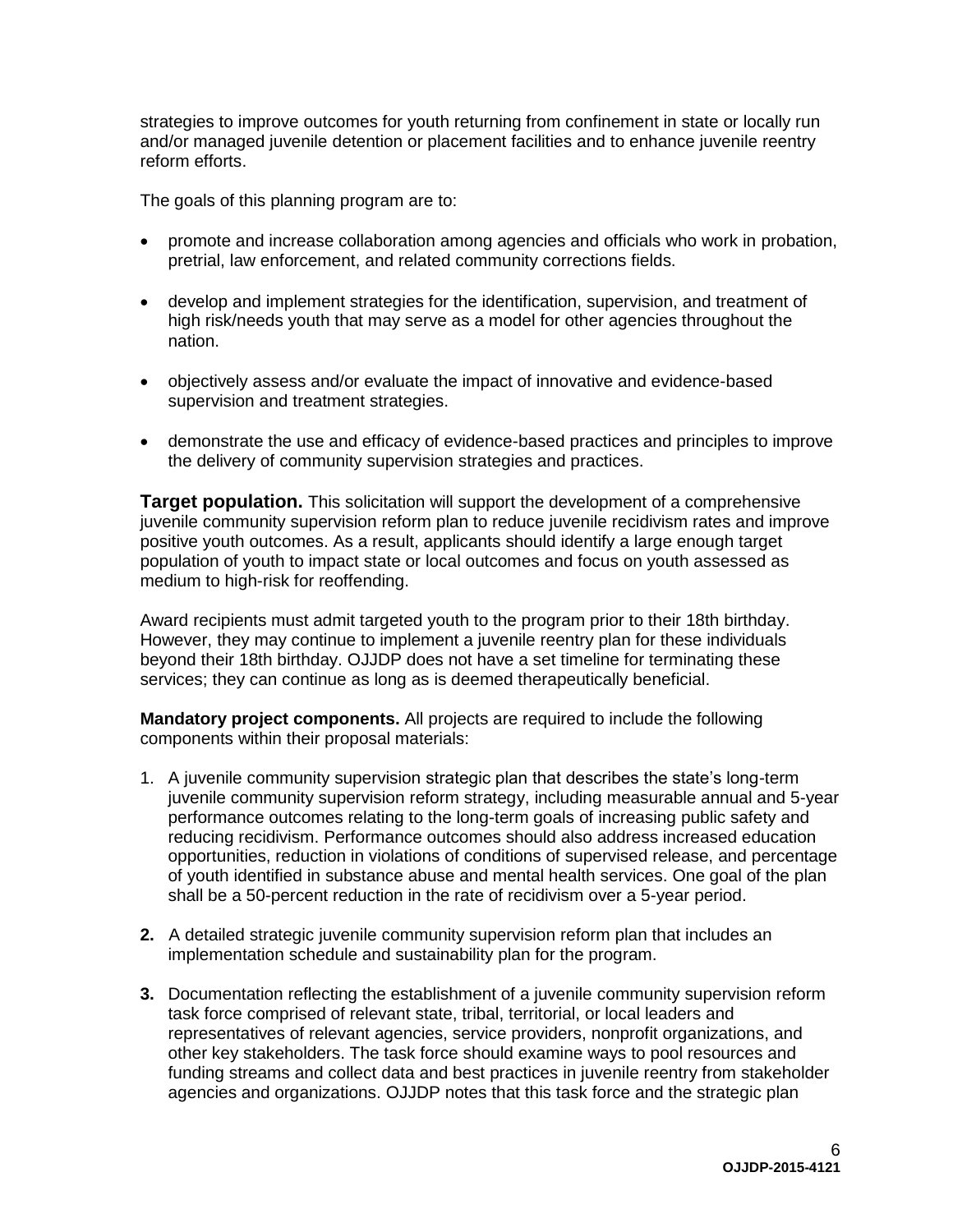requirement above provide a key opportunity for policymakers to work together to identify and address local barriers to juvenile reentry, including policy or procedural barriers.

- **4.** Discussion of the role of local government agencies, nonprofit organizations, and community stakeholders that the applicant will coordinate and collaborate with on the juvenile community supervision reform strategy and certification of the involvement of such agencies and organizations. Participants in the creation of the strategy should include representatives from public safety, corrections, housing (including partnerships with public housing authorities), health, education, substance abuse, children and families, victims' services, employment, and business.
- **5.** Extensive evidence of collaboration with state and local government health, mental health, housing, child welfare, education, substance abuse, victims services, child support, and employment services, and local law enforcement agencies.
- **6.** An extensive discussion of the role of state juvenile justice departments, community supervision agencies, and local secure confinement systems in ensuring successful reentry of juveniles into their communities. Applications must include letters of support from officials at juvenile facilities.
- **7.** Documentation that reflects explicit support of the chief executive officer of the applicant state, unit of local government, territory, or Indian tribe and how this office will remain informed and connected to the activities of the project.
- **8.** A description of the evidence-based methodology and outcome measures that the applicant will use to evaluate the program and a discussion of how the applicant will use such measurements to assess the impact of the program.

# **Priority Considerations**

Priority consideration will be given to applicants who can demonstrate that their proposal will:

- **1.** focus initiative on geographic areas with a disproportionate population of youth released from juvenile facilities;
- **2.** include input from nonprofit organizations, in any case where relevant input is available and appropriate to the grant application; consultation with crime victims and youth released from juvenile facilities; and coordination with families of justice-involved youth;
- **3.** demonstrate effective case assessment and management abilities in order to provide comprehensive and continuous reentry, including planning while youth are in a juvenile facility, prerelease transition housing, and community release; establishing prerelease planning procedures to ensure that the youth's eligibility for federal or state benefits upon release is established prior to release, subject to any limitations in law, and to ensure that returning youth obtain all necessary referrals for reentry services; and delivery of continuous and appropriate drug treatment, medical care, job training and placement, educational services, or any other service or support needed for reentry;
- **4.** review the process by which the applicant adjudicates violations of parole, probation, or supervision following release from a juvenile facility, taking into account public safety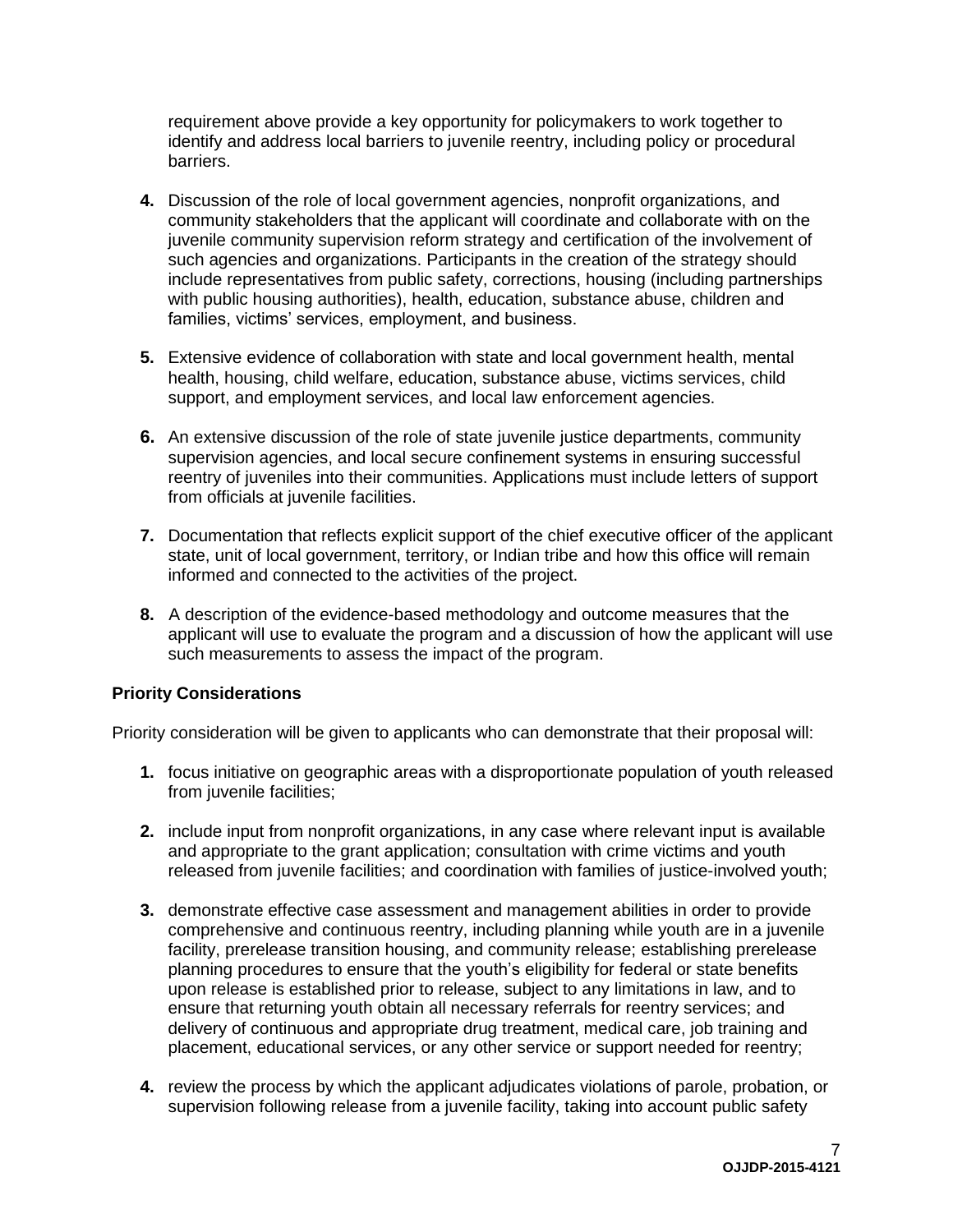and the use of graduated, community-based sanctions for minor and technical violations of parole, probation, or supervision (specifically those violations that are not otherwise, and independently, a violation of law);

- **5.** provide for an independent evaluation of reentry programs that include, to the maximum extent possible, random assignment and controlled studies to determine the effectiveness of such programs; and
- **6.** target high-risk justice-involved youth for reentry programs through validated assessment tools.

**Planning and capacity building deliverables and allowable use of funds.** Successful applicants will develop a collaborative approach to planning and capacity building to improve youth outcomes. This process will identify needed reforms to the juvenile reentry system and process that advance the principles and practices that research demonstrates improve youth outcomes and help to establish the system capacity and infrastructure to implement these reforms successfully.

OJJDP expects grantees to focus their efforts during the planning program on the completion of a number of specific deliverables related to these requirements, including the following:

- establish a task force or committee to develop a juvenile community supervision reform strategic plan and guide and oversee its implementation. This committee should include all key juvenile justice agencies and government, nonprofit, and community partners from the juvenile justice and other service systems to facilitate systemic reforms to the juvenile community corrections system. The applicant must demonstrate commitment at the highest levels of state/local government, including all three branches of government, for participating on and/or reviewing the work of this committee. The committee should also have clear, executive-level leadership; diverse membership who possess decisionmaking authority within their organizations; and regular meetings to advance the strategic plan and identified outcome improvement goals. Note: OJJDP recognizes that some applicants will use existing reentry councils or task forces for this purpose.
- development of a juvenile community supervision reform strategic plan. In contrast to discrete pilot programs or practice improvements, the goal of this plan is to significantly enhance the jurisdiction's approach to the juvenile community supervision system and process in ways that promote improved youth outcomes.
- establishment of a sustainability plan that outlines how, if implementation funds are awarded, the grantee will sustain activities after the grant period ends. This sustainability plan should also identify how the applicant intends to implement key aspects of the strategic plan if implementation funds are not awarded.

**Family engagement.** OJJDP envisions a transformed juvenile justice system that recognizes and builds upon the strengths, values, and diversity of families and communities to best serve the children and youth who come into contact with the system and to improve both safety and quality of life for all. This system will honor and support families before, during, and after their children have contact with the system. Applicants should describe how the proposed program will include a family engagement component.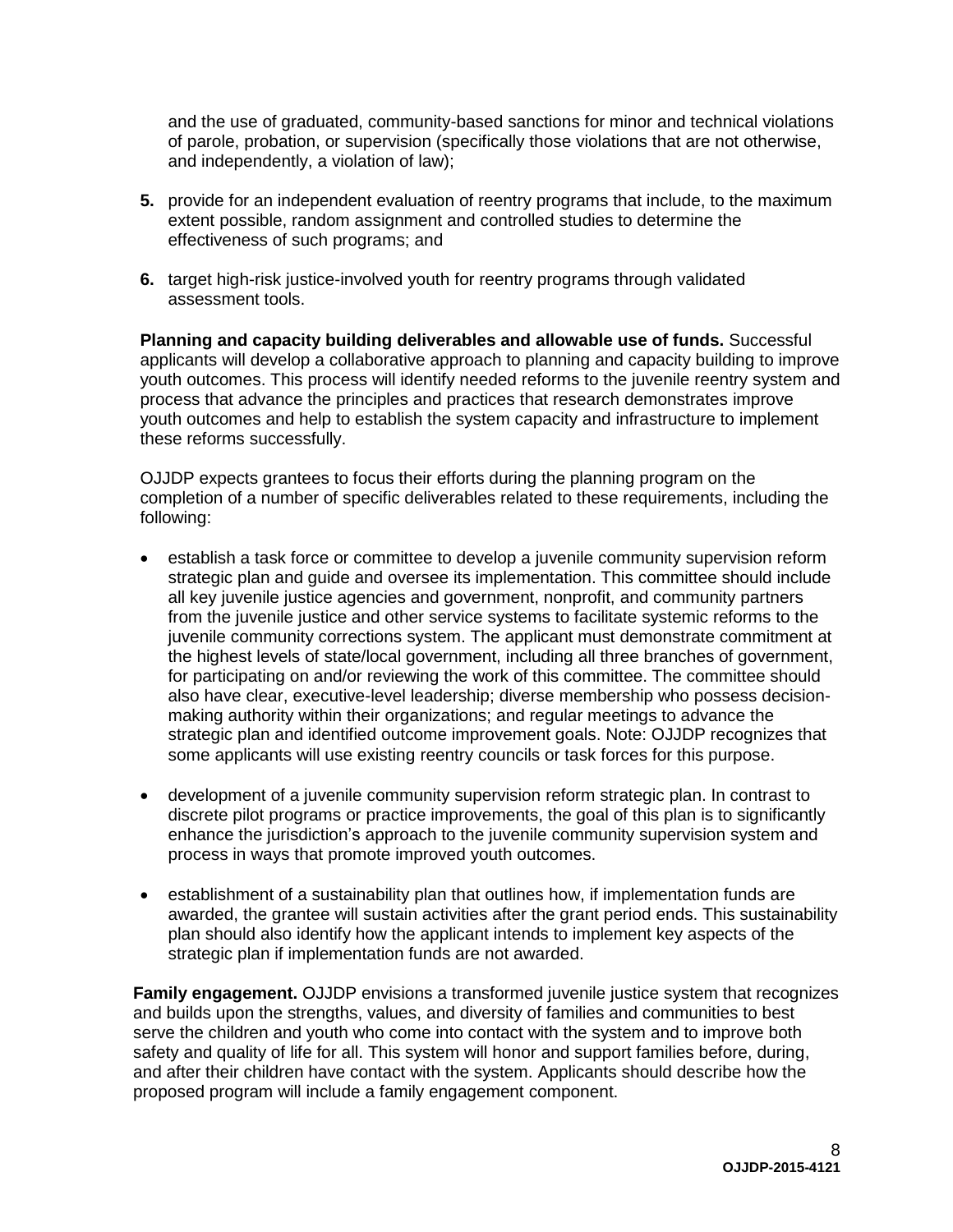<span id="page-8-0"></span>Evidence-b**ased programs or practices**. OJP strongly emphasizes the use of data and evidence in policymaking and program development in criminal justice, juvenile justice, and crime victim services. OJP is committed to:

- improving the quantity and quality of evidence OJP generates;
- integrating evidence into program, practice, and policy decisions within OJP and the field; and
- improving the translation of evidence into practice.

OJP considers programs and practices to be evidence-based when their effectiveness has been demonstrated by causal evidence, generally obtained through one or more outcome evaluations. Causal evidence documents a relationship between an activity or intervention (including technology) and its intended outcome, including measuring the direction and size of a change, and the extent to which a change may be attributed to the activity or intervention. Causal evidence depends on the use of scientific methods to rule out, to the extent possible, alternative explanations for the documented change. The strength of causal evidence, based on the factors described above, will influence the degree to which OJP considers a program or practice to be evidence-based. The [OJP CrimeSolutions.gov](http://www.crimesolutions.gov/) website and OJJDP's [Model Program Guide](http://www.ojjdp.gov/MPG/) website are two resources that applicants may use to find information about evidence-based programs in criminal justice, juvenile justice, and crime victim services.

Collaborative partnerships between researchers and practitioners have great potential to improve policy and practice. The National Institute of Justice recently published *[Recommendations for Collaborating Successfully With Academic Researchers, Findings](https://www.ncjrs.gov/pdffiles1/nij/grants/243911.pdf)  from the Researcher*‐*[Practitioner Partnerships Study](https://www.ncjrs.gov/pdffiles1/nij/grants/243911.pdf)*, which documents, synthesizes, and shares what makes partnerships between researchers and practitioners successful:

In addition, applicants can obtain more information on evidence-based strategies for probation and parole supervision from the following resources:

- [A Ten-Step Guide to Transforming Probation Departments to Reduce Recidivism.](http://csgjusticecenter.org/corrections/publications/ten-step-guide-to-transforming-probation-departments-to-reduce-recidivism)
- [Putting Public Safety First: 13 Strategies for Successful Supervision and Reentry.](http://www.urban.org/UploadedPDF/411800_public_safety_first.pdf)
- [Maximum Impact: Targeting Supervision on Higher-Risk People, Places and Times.](http://www.pewtrusts.org/en/research-and-analysis/issue-briefs/2009/07/17/maximum-impact-targeting-supervision-on-higherrisk-people-places-and-times)

**Additional resources.** OJJDP encourages applicants to review the recommendations from the [Attorney General's National Task Force on Children Exposed to Violence](http://www.justice.gov/defendingchildhood/cev-rpt-full.pdf) and the [Attorney General's Advisory Committee on American Indian/Alaska Native Children](http://www.justice.gov/sites/default/files/defendingchildhood/pages/attachments/2014/11/18/finalaianreport.pdf)  [Exposed to Violence](http://www.justice.gov/sites/default/files/defendingchildhood/pages/attachments/2014/11/18/finalaianreport.pdf) and the National Research Council's *[Reforming Juvenile Justice: A](http://www.nap.edu/catalog.php?record_id=14685)  [Developmental Approach](http://www.nap.edu/catalog.php?record_id=14685)* and *[Implementing Juvenile Justice Reform](http://sites.nationalacademies.org/dbasse/claj/implementing_juvenile_justice_reform/)* and consider incorporating the recommendations into their applications, where applicable.

# <span id="page-8-1"></span>**B. Federal Award Information**

OJJDP will make awards under this planning program for as much as \$100,000. The initial award period will be for a 12-month project period. OJJDP may make as many as 10 awards this fiscal year under this program. All awards are subject to the availability of appropriated funds and to any modifications or additional requirements that may be imposed by law.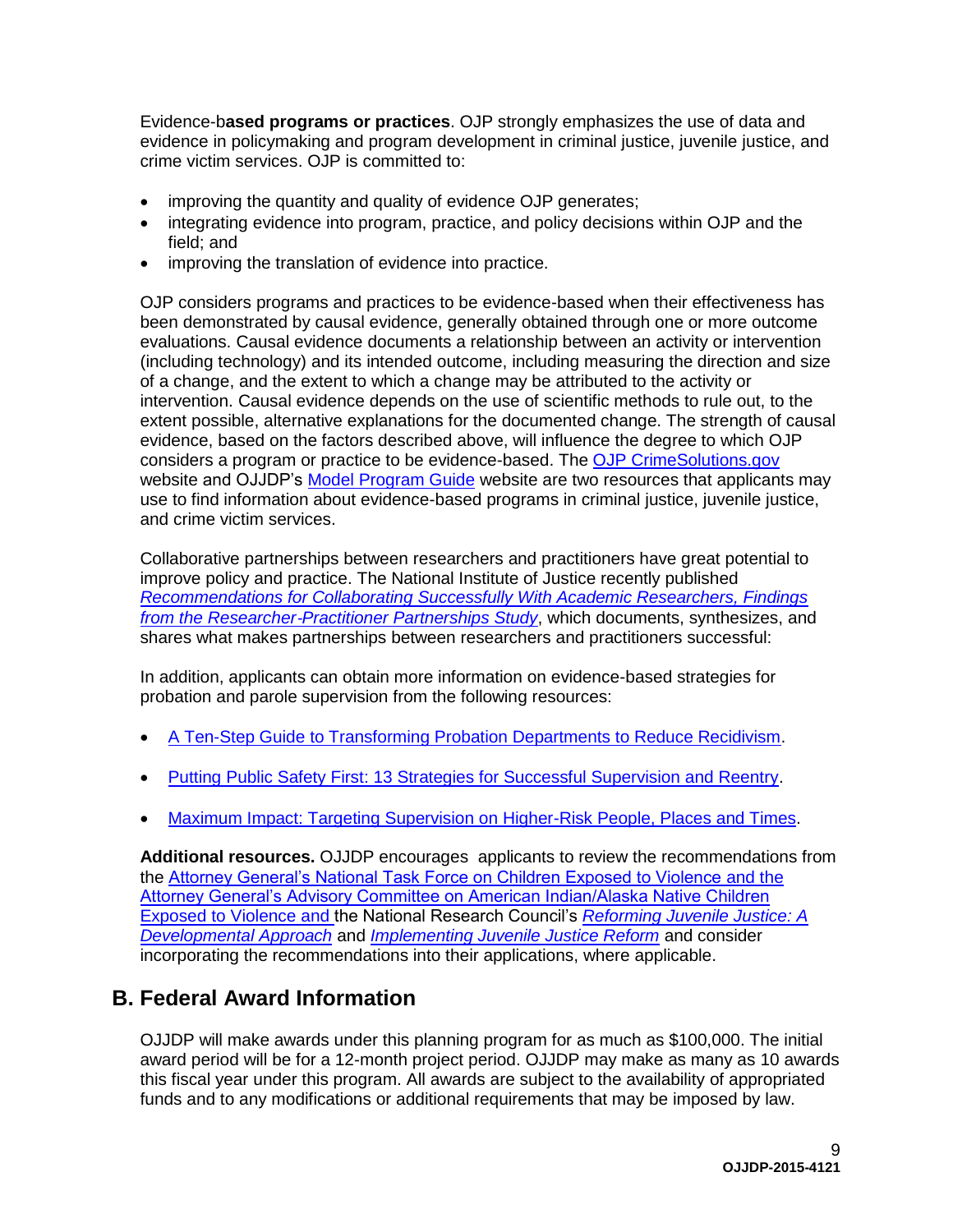**Future years funding: implementation awards.** If an applicant receives a FY 2015 planning award under this program, OJJDP will invite them to submit an application to compete for future funding that could include an individual implementation award. In FY 2016, OJJDP expects to make as many as four total implementation awards of \$650,000 each that will enable states to implement their strategic plans to reduce juvenile reentry recidivism rates and improve positive youth outcomes.

<span id="page-9-0"></span>**Type of award<sup>3</sup> .** OJJDP expects to make any award from this solicitation in the form of a grant.

<span id="page-9-1"></span>**Financial management and system of internal controls**. If selected for funding, the award recipient must:

- (a) Establish and maintain effective internal control over the federal award that provides reasonable assurance that the nonfederal entity is managing the federal award in compliance with federal statutes, regulations, and the terms and conditions of the federal award. These internal controls should be in compliance with guidance in "Standards for Internal Control in the Federal Government" issued by the Comptroller General of the United States and the "Internal Control Integrated Framework", issued by the Committee of Sponsoring Organizations of the Treadway Commission (COSO).
- (b) Comply with federal statutes, regulations, and the terms and conditions of the federal awards.
- (c) Evaluate and monitor the nonfederal entity's compliance with statute, regulations, and the terms and conditions of federal awards.
- (d) Take prompt action when instances of noncompliance are identified including noncompliance identified in audit findings.
- (e) Take reasonable measures to safeguard protected personally identifiable information and other information the federal awarding agency or pass-through entity designates as sensitive or the nonfederal entity considers sensitive consistent with applicable federal, state, and local laws regarding privacy and obligations of confidentiality.

In order to better understand administrative requirements and cost principles, award applicants are encouraged to enroll, at no charge, in the Department of Justice Grants Financial Management Online Training available [here.](http://gfm.webfirst.com/)

# <span id="page-9-2"></span>**Budget Information**

 $\overline{a}$ 

<span id="page-9-3"></span>**Cost sharing or match requirement.** The Second Chance Act requires a match for all applications. A grant made under this program may not cover more than 50 percent of the total costs of the project being funded. Applicants must identify the source of the 50 percent nonfederal portion of the total project costs and how they will use match funds. Grant recipients must provide a minimum of 25 percent of the total project cost in cash match and they may make as much as 25 percent of the total project cost through in-kind contributions

<sup>&</sup>lt;sup>3</sup> See generally 31 U.S.C. §§ 6301-6305 (defines and describes various forms of federal assistance relationships, including grants and cooperative agreements (a type of grant)).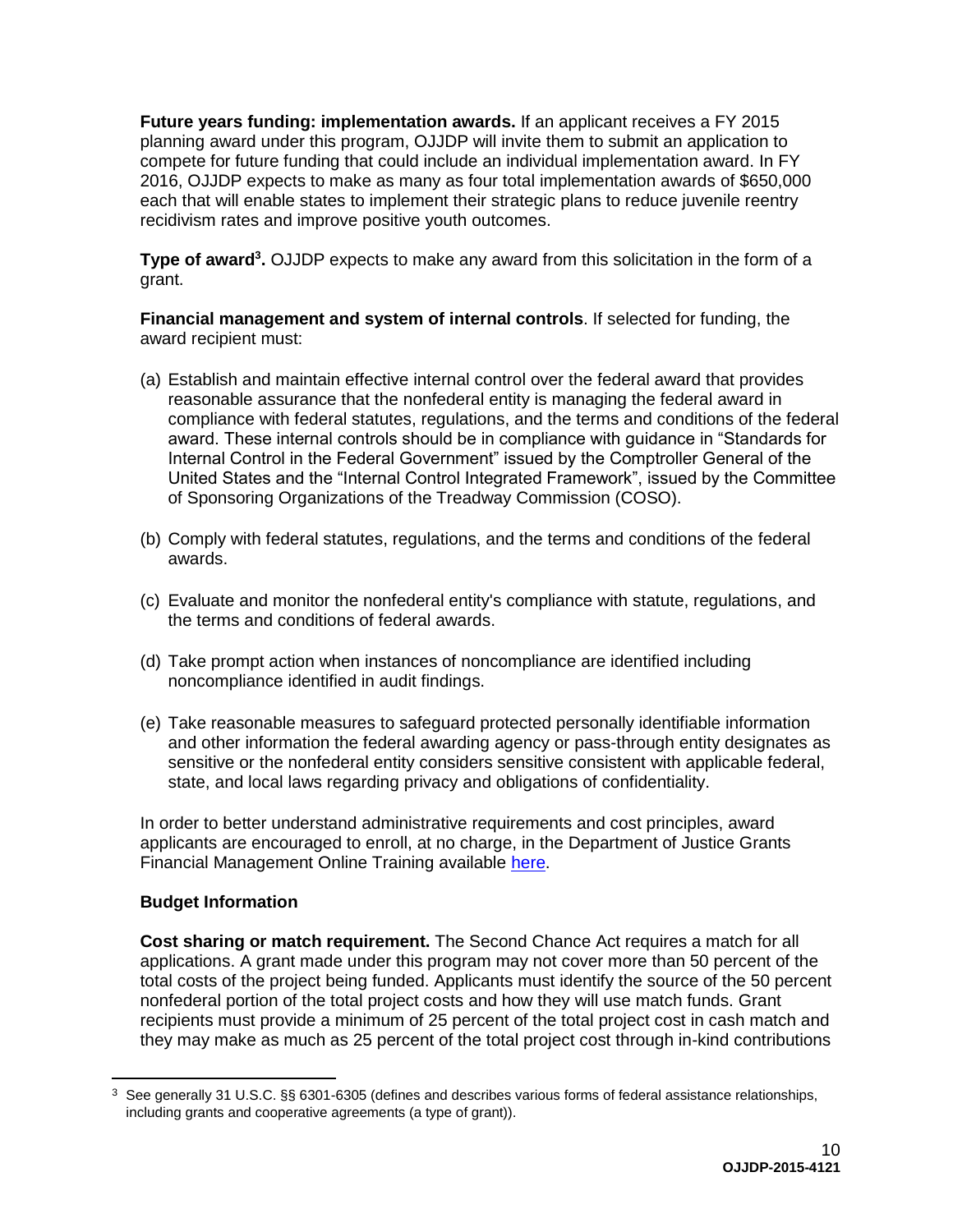of goods or services directly related to the purpose of the grant. Grantees shall use federal funds that they receive and their cash match to supplement, not supplant, nonfederal funds that would otherwise be available for the activities funded under this section.

#### **Applicants must identify the source of the 25 percent nonfederal cash portion of the budget and how they will use both cash and in-kind match funds.**

**Match waiver.** The Attorney General may waive the match requirement upon a determination of fiscal hardship. To be considered for a waiver of match, the applicant must submit a letter of request signed by the authorized representative with the application defining the fiscal hardship. Fiscal hardship may be defined in terms related to reductions in overall correctional budgets, furloughing or reductions in force of correctional staff, or other similar documented actions that have resulted in severe budget reductions. Applicants must submit a match waiver request as a separate attachment— titled "Match Waiver"—to their applications.

**Note:** Once incorporated into the OJP-approved budget, the match becomes mandatory and subject to audit. Further, if a successful applicant's proposed match exceeds the required match amount, the match amount that is incorporated into its OJP-approved budget is mandatory and subject to audit. (Match is restricted to the same uses of funds as allowed for the federal funds.) The formula for calculating match is:

| Federal Award Amount =          | Adjusted (Total) Project Costs |
|---------------------------------|--------------------------------|
| <b>Federal Share Percentage</b> |                                |

Required Recipient's Share Percentage x Adjusted Project Cost = Required Match

**Example:** For a federal award amount of \$100,000, calculate match as follows:

 $$100,000 = $200,000$  50% x \$200,000 = \$100,000 match 50%

<span id="page-10-0"></span>**Preagreement cost approvals.** OJP does not typically approve preagreement costs; an applicant must request and obtain the prior written approval of OJP for all such costs. If approved, preagreement costs could be paid from grant funds consistent with a grantee's approved budget, and under applicable cost standards. However, all such costs prior to award and prior to approval of the costs are incurred at the sole risk of an applicant. Generally, no applicant should incur project costs *before* submitting an application requesting federal funding for those costs. Should there be extenuating circumstances that appear to be appropriate for OJP's consideration as preagreement costs, the applicant should contact the point of contact listed on the title page of this announcement for details on the requirements for submitting a written request for approval. See the section on Costs Requiring Prior Approval in the [Financial Guide,](http://ojp.gov/financialguide/index.htm) for more information.

<span id="page-10-1"></span>**Limitation on use of award funds for employee compensation; waiver**. With respect to any award of more than \$250,000 made under this solicitation, recipients may not use federal funds to pay total cash compensation (salary plus cash bonuses) to any employee of the award recipient at a rate that exceeds 110 percent of the maximum annual salary payable to a member of the Federal Government's Senior Executive Service (SES) at an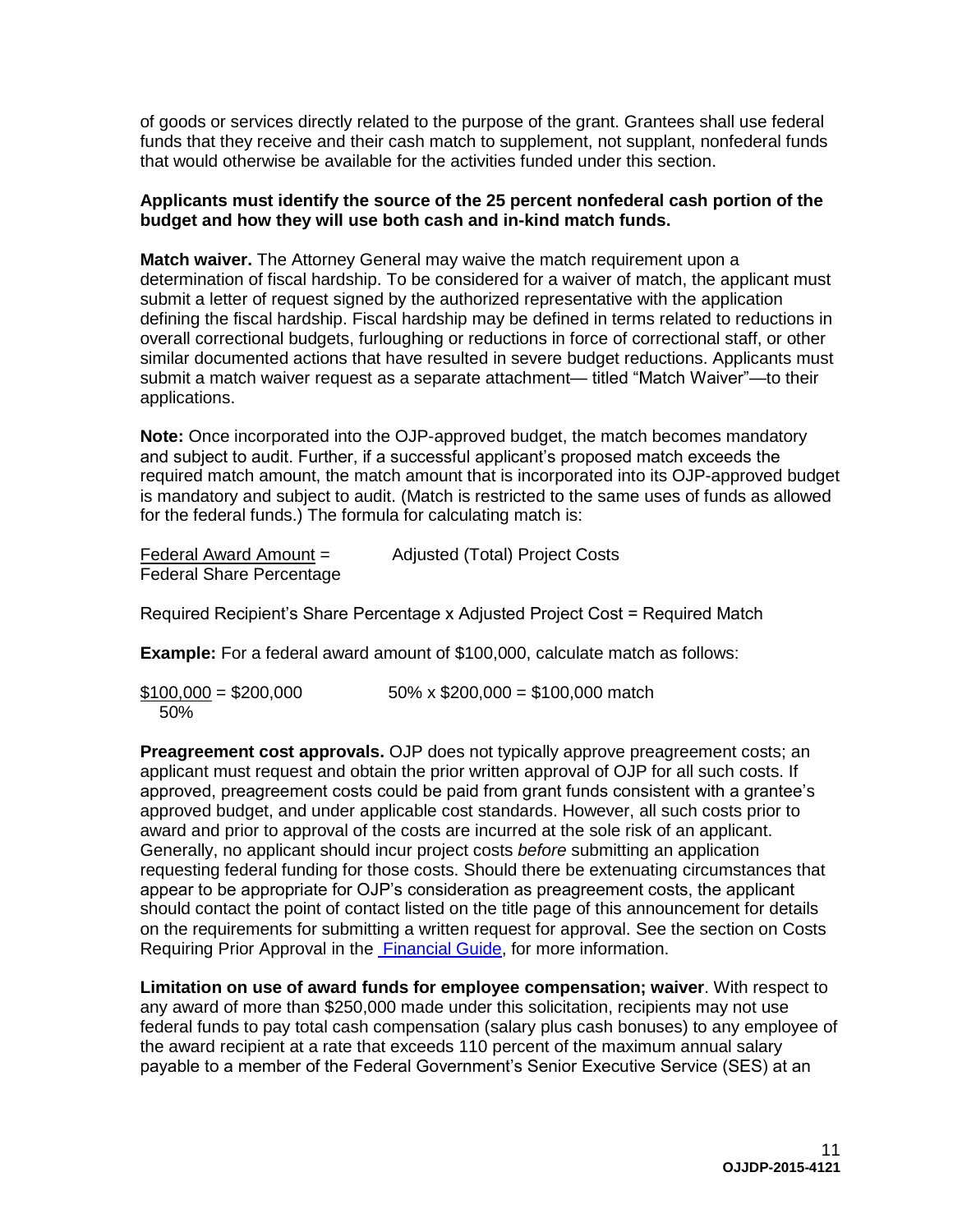agency with a Certified SES Performance Appraisal System for that year.<sup>4</sup> The 2015 salary table for SES employees is available at the Office of Personnel Management [website.](http://www.opm.gov/policy-data-oversight/pay-leave/salaries-wages/salary-tables/15Tables/exec/html/ES.aspx) Note: A recipient may compensate an employee at a greater rate, provided the amount in excess of this compensation limitation is paid with nonfederal funds. (Any such additional compensation will not be considered matching funds where match requirements apply.)

The Assistant Attorney General for OJP may exercise discretion to waive, on an individual basis, the limitation on compensation rates allowable under an award. An applicant requesting a waiver should include a detailed justification in the budget narrative of the application. Unless the applicant submits a waiver request and justification with the application, the applicant should anticipate that OJP will request the applicant to adjust and resubmit the budget.

The justification should include the particular qualifications and expertise of the individual, the uniqueness of the service the individual will provide, the individual's specific knowledge of the program or project being undertaken with award funds, and a statement explaining that the individual's salary is commensurate with the regular and customary rate for an individual with his/her qualifications and expertise, and for the work to be done.

<span id="page-11-1"></span>**Prior approval, planning, and reporting of conference/meeting/training costs**. OJP strongly encourages applicants that propose to use award funds for any conference-, meeting-, or training-related activity to review carefully – before submitting an application – the [OJP policy and guidance](http://ojp.gov/financialguide/PostawardRequirements/chapter15page1.htm) on conference approval, planning, and reporting. OJP policy and guidance (1) encourage minimization of conference, meeting, and training costs; (2) require prior written approval (which may affect project timelines) of most such costs for cooperative agreement recipients and of some such costs for grant recipients; and (3) set cost limits, including a general prohibition of all food and beverage costs.

<span id="page-11-2"></span>**Costs associated with language assistance (if applicable**). If an applicant proposes a program or activity that would deliver services or benefits to individuals, the costs of taking reasonable steps to provide meaningful access to those services or benefits for individuals with limited English proficiency may be allowable. Reasonable steps to provide meaningful access to services or benefits may include interpretation or translation services where appropriate.

For additional information, see the "Civil Rights Compliance" section under "Solicitation Requirements" in the [OJP Funding Resource Center.](http://ojp.gov/funding/index.htm)

# <span id="page-11-0"></span>**C. Eligibility Information**

For additional eligibility information, see the title page.

<span id="page-11-3"></span>**Cost sharing or match requirement.** For additional information on cost sharing and match requirement, see Section [B. Federal Award Information.](#page-8-1)

<span id="page-11-4"></span>**Limit on number of application submissions**. If an applicant submits multiple versions of the same application, OJJDP will review only the most recent system-validated version submitted. For more information on system-validated versions, see [How To Apply.](#page-23-0)

 $\overline{a}$ <sup>4</sup> This limitation on use of award funds does not apply to the non-profit organizations specifically named at Appendix VIII to 2 C.F.R. part 200.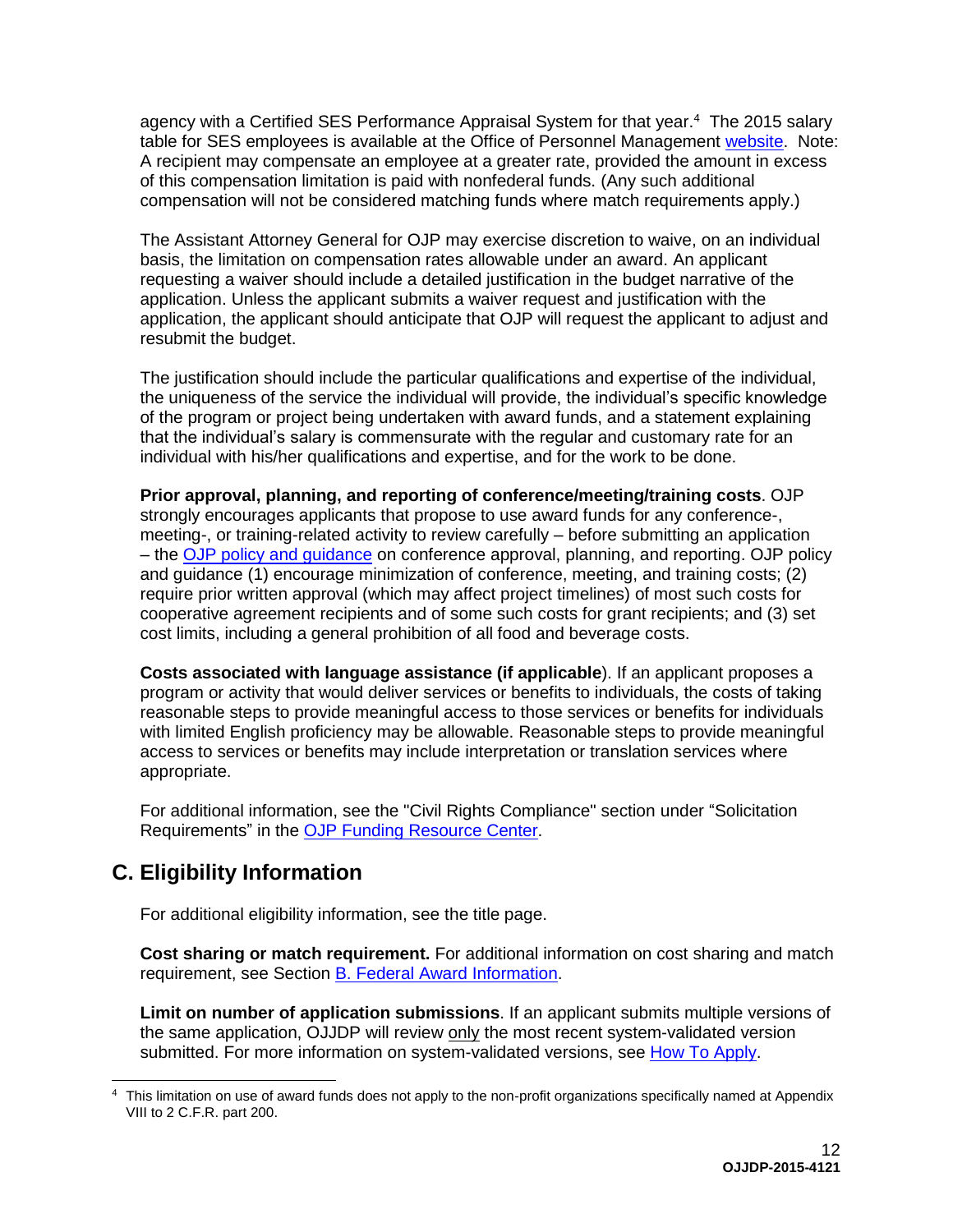# <span id="page-12-0"></span>**D. Application and Submission Information**

### <span id="page-12-1"></span>**What an Application Should Include**

Applicants should anticipate that if they fail to submit an application that contains all of the specified elements, it may negatively affect the review of their application; and, should a decision be made to make an award, it may result in the inclusion of special conditions that preclude the recipient from accessing or using award funds pending satisfaction of the conditions.

Moreover, applicants should anticipate that applications that are determined to be nonresponsive to the scope of the solicitation, do not request funding within the funding limit, or that do not include the application elements that OJJDP has designated to be critical, will neither proceed to peer review nor receive further consideration. Under this solicitation, OJJDP has designated the following application elements as critical: Program Narrative, Budget Detail Worksheet or Budget Narrative.

Applicants should review the "Note on File Names and File Types" under [How To Apply](#page-23-0) to be sure that they submit their applications in the permitted formats.

*OJP strongly recommends that applicants use appropriately descriptive file names (e.g*.*, "Program Narrative," "Budget Detail Worksheet and Budget Narrative," "Timelines," "Memoranda of Understanding," "Resumes") for all attachments. Also, OJP recommends that applicants include resumes in a single file.*

### **1. Information to Complete the Application for Federal Assistance (SF-424)**

The SF-424 is a required standard form used as a cover sheet for submission of preapplications, applications, and related information. Grants.gov and OJP's Grants Management System (GMS) take information from the applicant's profile to populate the fields on this form. When selecting "type of applicant," if the applicant is a for-profit entity, select "For-Profit Organization" or "Small Business" (as applicable).

**Intergovernmental review.** This funding opportunity (program) **is not** subject to [Executive Order 12372.](http://www.archives.gov/federal-register/codification/executive-order/12372.html) (In completing the SF-424, applicants are to make the appropriate selection in response to question 19 to indicate that the "Program is not covered by E.O. 12372.")

### **2. Project Abstract**

Applications should include a high-quality project abstract that summarizes the proposed project in 400 words or less. Project abstracts should be—

- written for a general public audience.
- submitted as a separate attachment with "Project Abstract" as part of its file name.
- single-spaced, using a standard 12-point font (Times New Roman) with 1-inch margins.

As a separate attachment, the project abstract will **not** count against the page limit for the program narrative.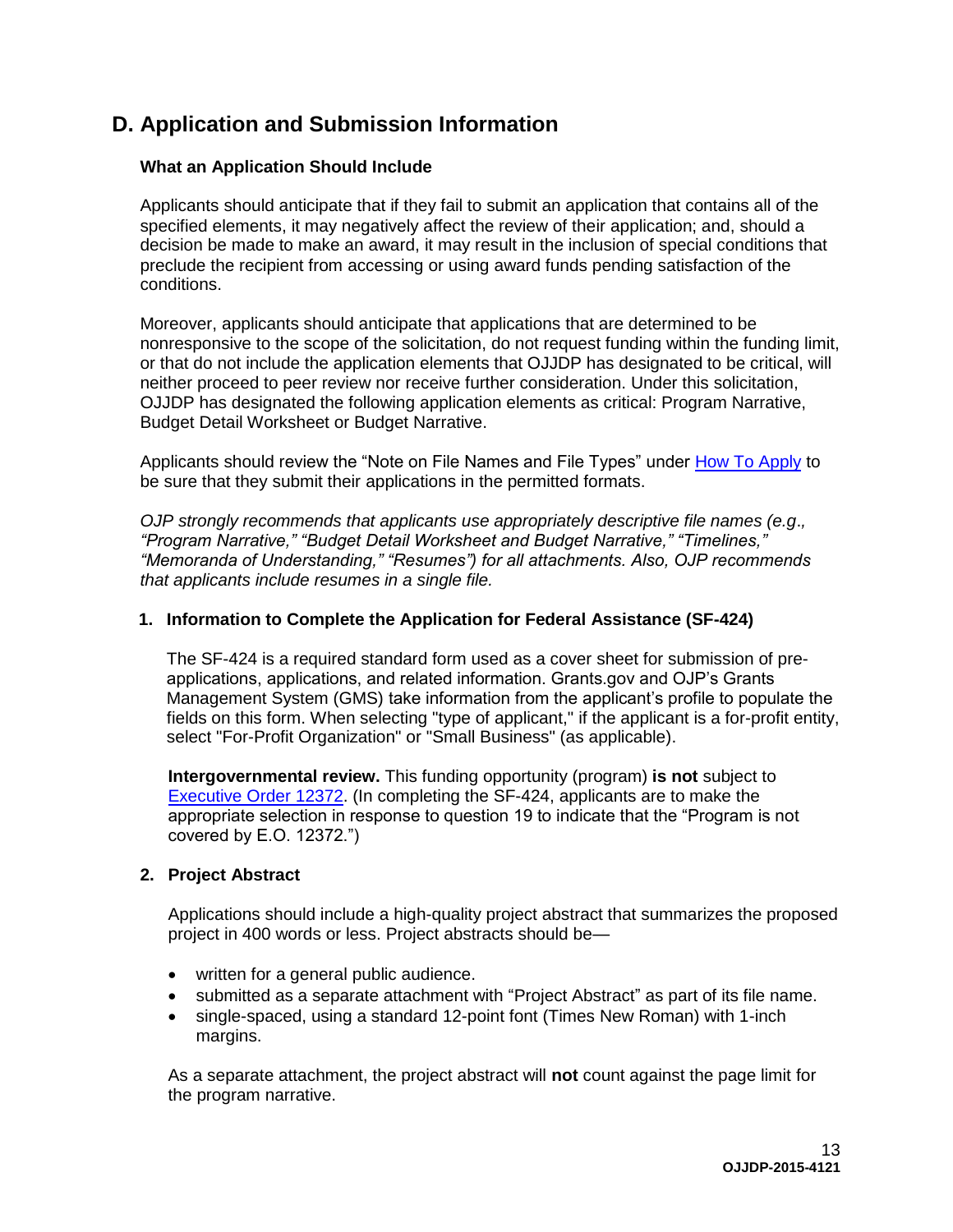The abstract should briefly describe the project's purpose, the population to be served, and the activities that the applicant will implement to achieve the project's goals and objectives. The abstract should describe how the applicant will measure progress toward these goals. The abstract should indicate whether the applicant will use any portion of the project budget to conduct research as described in Note on Project Evaluations on page 17. All project abstracts should follow the [detailed template.](http://ojp.gov/funding/Apply/Resources/ProjectAbstractTemplate.pdf)

**Permission to share project abstract with the public.** It is unlikely that OJJDP will be able to fund all promising applications submitted under this solicitation, but it may have the opportunity to share information with the public regarding promising but unfunded applications, for example, through a listing on a webpage available to the public. This public posting would allow other possible funders to become aware of such proposals.

The abstract template asks applicants to indicate whether they give OJP permission to share their project abstract (including contact information) with the public. Granting (or failing to grant) this permission will not affect OJP's funding decisions, and, if the application is not funded, granting permission will not guarantee that abstract information will be shared, nor will it guarantee funding from any other source.

**Note:** OJP may choose not to list a project that otherwise would have been included in a listing of promising but unfunded applications, should the abstract fail to meet the format and content requirements noted above and outlined in the project abstract template.

# **3. Program Narrative**

Applicants must submit a program narrative that presents a detailed description of the purpose, goals, objectives, strategies, design, and management of the proposed program. The program narrative should be double-spaced with 1-inch margins, not exceeding 30 pages of 8½ by 11 inches, and use a standard 12-point font, preferably Times New Roman. Pages should be numbered "1 of 30," etc. The tables, charts, pictures, etc., including all captions, legends, keys, subtext, etc., may be single-spaced and will count in the 30-page limit. Material required under the Budget and Budget Narrative and Additional Attachments sections will not count toward the program narrative page count. Applicants may provide bibliographical references as a separate attachment that will not count toward the 30-page program narrative limit. If the program narrative fails to comply with these length-related restrictions, OJJDP may consider such noncompliance in peer review and in final award decisions.

The program narrative should address the following selection criteria: (1) statement of the problem; (2) goals, objectives, and performance measures; (3) program design and implementation; and (4) capabilities/competencies. The applicant should clearly delineate the connections between and among each of these sections. For example, the applicant should derive the goals and objectives directly from the problems to be addressed. Similarly, the project design section should clearly explain how the program's structure and activities will accomplish the goals and objectives identified in the previous section.

The following sections should be included as part of the program narrative:

**a. Statement of the problem**. Applicants should briefly describe the nature and scope of the problem that the program will address (e.g., gang activity, underage drinking,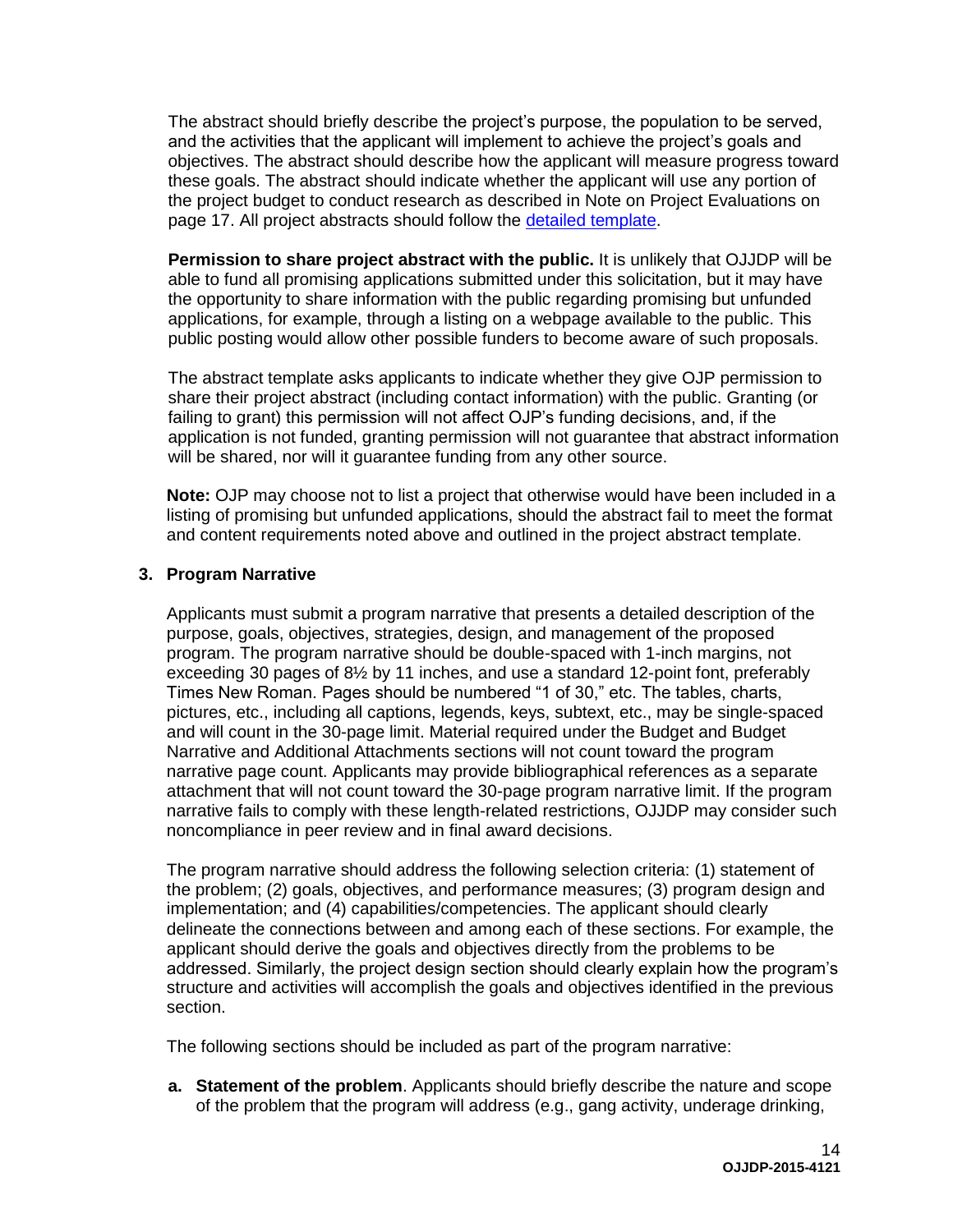drug abuse, truancy, youth employment, school performance, etc.). The applicant should use data to provide evidence that the problem exists, demonstrate the size and scope of the problem, and document the effects of the problem on the target population and the larger community. Applicants should describe the target population and any previous or current attempts to address the problem.

Applicants should describe any research or evaluation studies that relate to the problem and contribute to the applicant's understanding of its causes and potential solutions. While OJJDP expects applicants to review the research literature for relevant studies, they should also explore whether unpublished local sources of research or evaluation data are available.

**b. Goals, objectives, and performance measures.** Applicants should describe the goals of the proposed program and identify its objectives. When formulating the program's goals and objectives, applicants should be cognizant of the performance measures that OJJDP will require successful applicants to provide.

**Goals.** Applicants should describe the program's intent to change, reduce, or eliminate the problem noted in the previous section and outline the project's goals.

**Program objectives.** Applicants should explain how the program will accomplish its goals. Objectives are specific, quantifiable statements of the project's desired results. They should be clearly linked to the problem identified in the preceding section and measurable. (Examples of measurable objectives include the following: to provide school-based and community services for 40 youth returning from commitment, to increase the percentage of youth who successfully complete their current academic grade, or to expand counseling services to cover an additional 50 at-risk youth.)

**Performance measures.** To assist the Department with fulfilling its responsibilities under the Government Performance and Results Act of 1993 (GPRA), Public Law 103-62, and the GPRA Modernization Act of 2010, Public Law 111–352, applicants that receive funding under this solicitation must provide data that measure the results of their work done under this solicitation. OJP will require any award recipient, post award, to provide the data requested in the "Data Grantee Provides" column so that OJP can calculate values for the "Performance Measures" column. OJJDP will require award recipients to submit semiannual performance metrics of relevant data through the Data Reporting Tool (DCTAT) located at [www.ojjdp-dctat.org/.](http://www.ojjdp-dctat.org/) Performance measures for this solicitation are as follows:

| <b>Objective</b>                                                                                                                                                                                                            | <b>Performance</b><br><b>Measures</b>                                            | <b>Description</b>                                                                                        | <b>Data Grantee</b><br><b>Provides</b>                                                                      |
|-----------------------------------------------------------------------------------------------------------------------------------------------------------------------------------------------------------------------------|----------------------------------------------------------------------------------|-----------------------------------------------------------------------------------------------------------|-------------------------------------------------------------------------------------------------------------|
| To develop a juvenile<br>community supervision<br>reform strategic plan to<br>improve outcomes for<br>youth returning from<br>confinement in state or<br>locally run and/or<br>managed juvenile<br>correctional facilities. | Submit a planning<br>and<br>implementation<br>guide for the<br>reentry strategy. | This measure is to<br>determine the status of<br>activities with FY2016<br>grantees and future<br>awards. | Provide update on<br>the completion of<br>key components of<br>the planning and<br>implementation<br>guide. |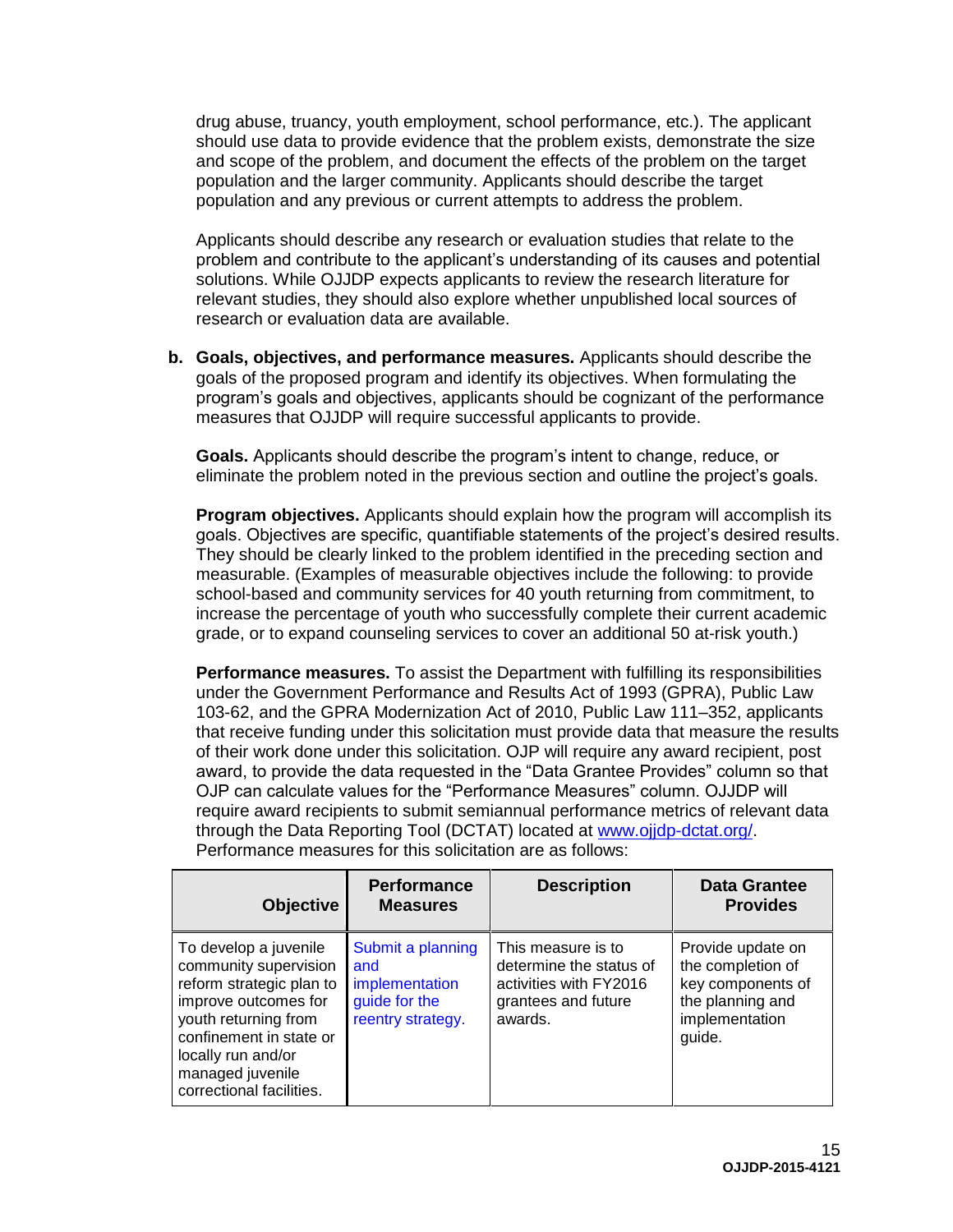| Number of<br>collaborative,<br>cross-disciplinary<br>teams developed<br>during the<br>reporting period.          | For purposes of this<br>grant, collaborative<br>cross-disciplinary teams<br>are defined as teams of<br>personnel from<br>organizations that<br>provide community<br>based juvenile reentry<br>services.                                                                                                                                               | The number of<br>collaborative, cross-<br>disciplinary teams<br>developed during the<br>reporting period.                                                    |
|------------------------------------------------------------------------------------------------------------------|-------------------------------------------------------------------------------------------------------------------------------------------------------------------------------------------------------------------------------------------------------------------------------------------------------------------------------------------------------|--------------------------------------------------------------------------------------------------------------------------------------------------------------|
| Number of<br>research<br>collaborations or<br>partnerships<br>established during<br>the reporting<br>period.     | The number of research<br>collaborations or<br>partnerships established<br>during the reporting<br>period, such as<br>partnerships with<br>universities, research<br>consultants, statistics<br>agencies etc.                                                                                                                                         | Number of research<br>collaborations or<br>partnerships<br>established during<br>the reporting period.                                                       |
| Number of<br>evidence based<br>programs and<br>practices<br><b>IDENTIFIED</b><br>during the<br>reporting period. | Report the number of<br>supervision and<br>aftercare evidence<br>based programs and<br>practices identified<br>during the reporting<br>period.                                                                                                                                                                                                        | Number of evidence<br>based programs and<br>practices identified<br>during the reporting<br>period.<br>List the names of<br>these programs and<br>practices. |
| Number of people<br>trained during the<br>reporting period.                                                      | Number of people<br>trained during the<br>reporting period. The<br>number is the raw<br>number of people<br>receiving any formal<br>training relevant to the<br>program or their position<br>as program staff.<br>Training does not have<br>to have been completed<br>during the reporting<br>period. Preferred data<br>source is program<br>records. | Number of people<br>trained during the<br>reporting period.                                                                                                  |
| Number of TTA<br>contacts made<br>during the<br>reporting period.                                                | Number of substantive<br>contacts made with the<br>TTA provider during the<br>reporting period.                                                                                                                                                                                                                                                       | Number of TTA<br>contacts made<br>during the reporting<br>period.                                                                                            |

Qualitative Questions (mandatory):

1. Briefly discuss any plans to assess current policies, practices, and training for juvenile community supervision that were developed during the reporting period.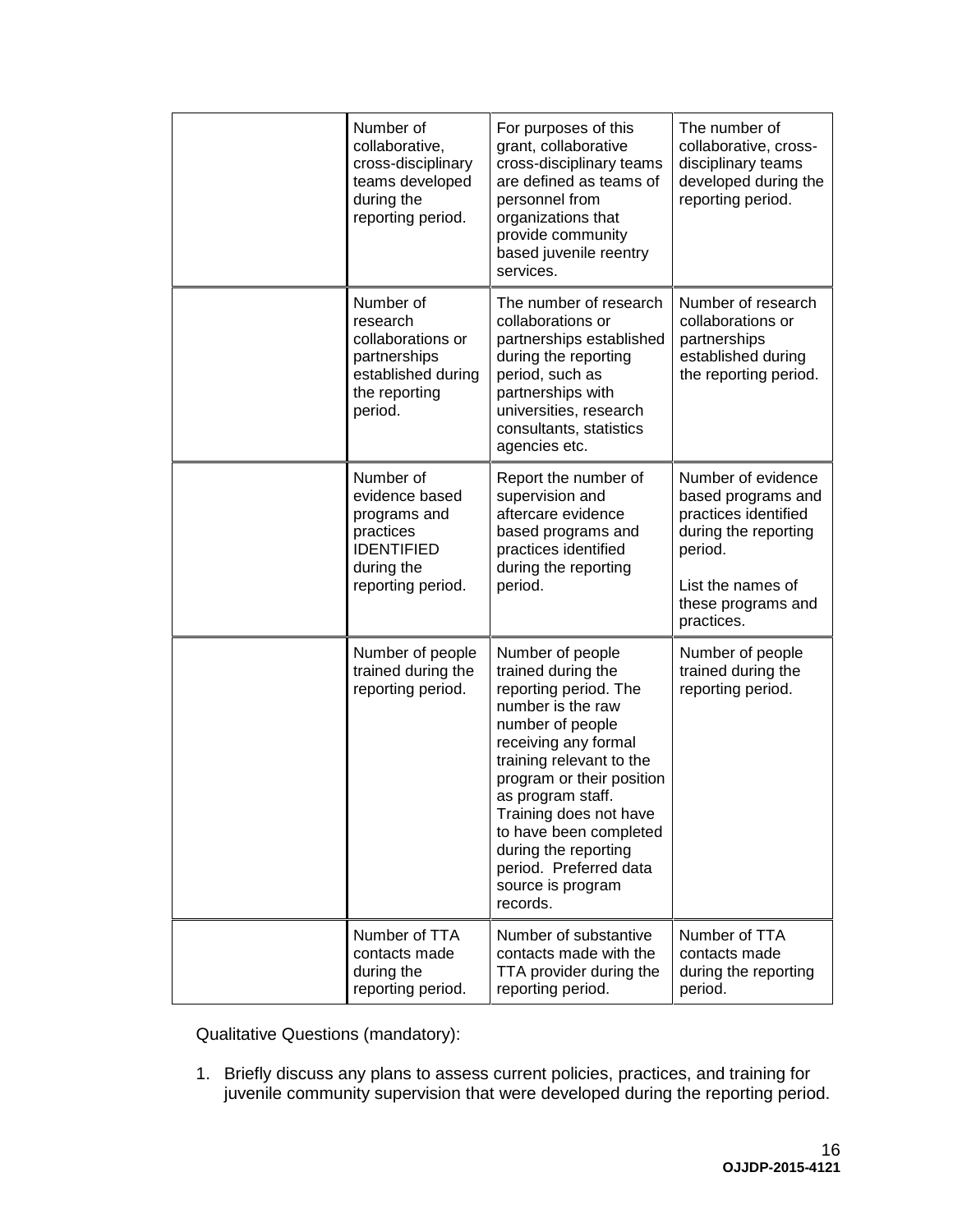- 2. Discuss strategies developed during the reporting period by which baseline recidivism data will be obtained.
- 3. Discuss strategies developed during the reporting period by which a reduction in baseline recidivism will be achieved.

OJJDP does not require applicants to submit performance measures data with their application. Performance measures are included as an alert that OJJDP will require successful applicants to submit specific data as part of their reporting requirements. For the application, applicants should indicate an understanding of these requirements and discuss how they will gather the required data, should they receive funding.

OJJDP encourages award recipients to use information from existing program records to fulfill performance measures reporting requirements rather than initiating new data collection activities for this purpose.

**Note on project evaluations.** Applicants that propose to use funds awarded through this solicitation to conduct project evaluations should be aware that certain project evaluations (such as systematic investigations designed to develop or contribute to generalizable knowledge) may constitute "research" for purposes of applicable DOJ human subjects protection regulations. However, project evaluations that are intended only to generate internal improvements to a program or service, or are conducted only to meet OJP's performance measure data reporting requirements likely do not constitute "research." Applicants should provide sufficient information for OJP to determine whether the particular project they propose would either intentionally or unintentionally collect and/or use information in such a way that it meets the DOJ regulatory definition of research.

Research, for the purposes of human subjects protections for OJP-funded programs, is defined as, "a systematic investigation, including research development, testing, and evaluation, designed to develop or contribute to generalizable knowledge" 28 C.F.R. § 46.102(d). For additional information on determining whether a proposed activity would constitute research, see the decision tree to assist applicants on the ["Research and the Protection of Human Subjects"](http://ojp.gov/funding/Explore/SolicitationRequirements/EvidenceResearchEvaluationRequirements.htm) section of the [OJP Funding](http://ojp.gov/funding/index.htm)  [Resource Center](http://ojp.gov/funding/index.htm) webpage. Applicants whose proposals may involve a research or statistical component also should review the "Data Privacy and Confidentiality Requirements" section on that webpage.

**c. Project design and implementation.** Applicants should detail how the project will operate throughout the funding period and describe the strategies that they will use to achieve the goals and objectives identified in the previous section. Applicants should describe how they will complete the deliverables stated in the Goals, Objectives, and Deliverables section on page 5. OJJDP encourages applicants to select evidence-based practices for their programs.

This section should also include details regarding any leveraged resources (cash or in-kind) from local sources to support the project and discuss plans for sustainability beyond the grant period.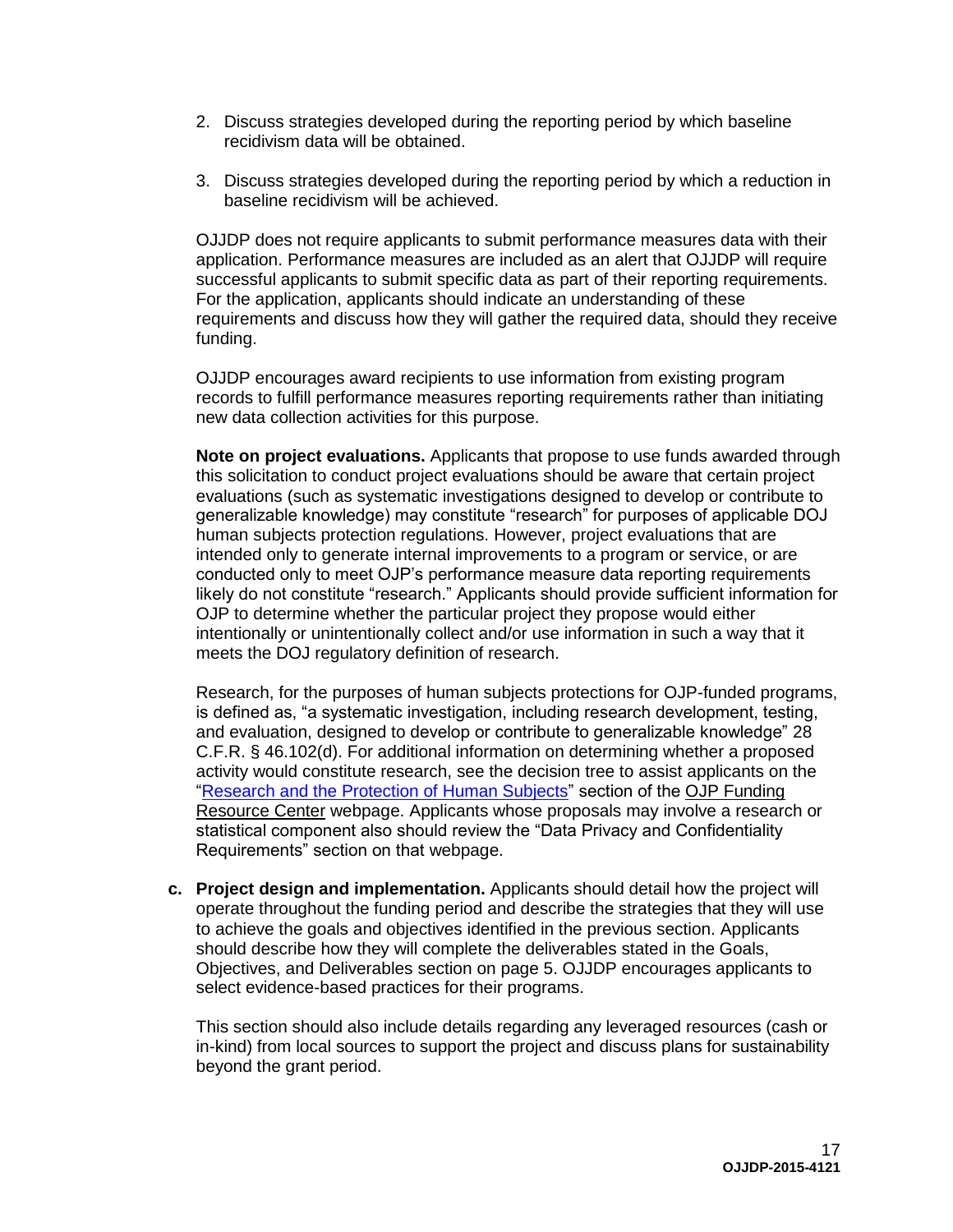**Logic model.** Applicants should include a logic model that graphically illustrates how the performance measures are related to the project's problems, goals, objectives, and design. See sample logic models [here.](http://www.ojjdp.gov/grantees/pm/logic_models.html) Applicants should submit the logic model as a separate attachment, as stipulated in Additional Attachments, page 21.

**Timeline.** Applicants should submit a realistic timeline or milestone chart that indicates major tasks associated with the goals and objectives of the project, assigns responsibility for each, and plots completion of each task by month or quarter for the duration of the award, using "Year 1," "Month 1," "Quarter 1," etc., not calendar dates (see "Sample Project Timelines" [here.](http://www.ojjdp.gov/grantees/timelines.html)).

Applicants should submit the timeline as a separate attachment, as stipulated in Additional Attachments, page 21. On receipt of an award, the recipient may revise the timeline, based on training and technical assistance that OJJDP will provide.

**d. Capabilities and competencies**. This section should describe the experience and capability of the applicant organization and any contractors or subgrantees that the applicant will use to implement and manage this effort and its associated federal funding, highlighting any previous experience implementing projects of similar design or magnitude. Applicants should highlight their experience/capability/capacity to manage subawards, including details on their system for fiscal accountability. Management and staffing patterns should be clearly connected to the project design described in the previous section. Applicants should describe the roles and responsibilities of project staff and explain the program's organizational structure and operations. Applicants should include a copy of an organizational chart showing how the organization operates, including who manages the finances; how the organization manages subawards, if there are any; and the management of the project proposed for funding.

**Letters of support/memoranda of understanding.** If submitting a joint application, as described under Eligibility, page 1, applicants should provide signed and dated letters of support or memoranda of understanding for all key partners that include the following:

- expression of support for the program and a statement of willingness to participate and collaborate with it.
- description of the partner's current role and responsibilities in the planning process and expected responsibilities when the program is operational.
- estimate of the percentage of time that the partner will devote to the planning and operation of the project.
- **e. Agreement to work extensively with training and technical assistance provider.**  Applicants must demonstrate their capacity and willingness to work with OJJDP's training and technical assistance provider for this program.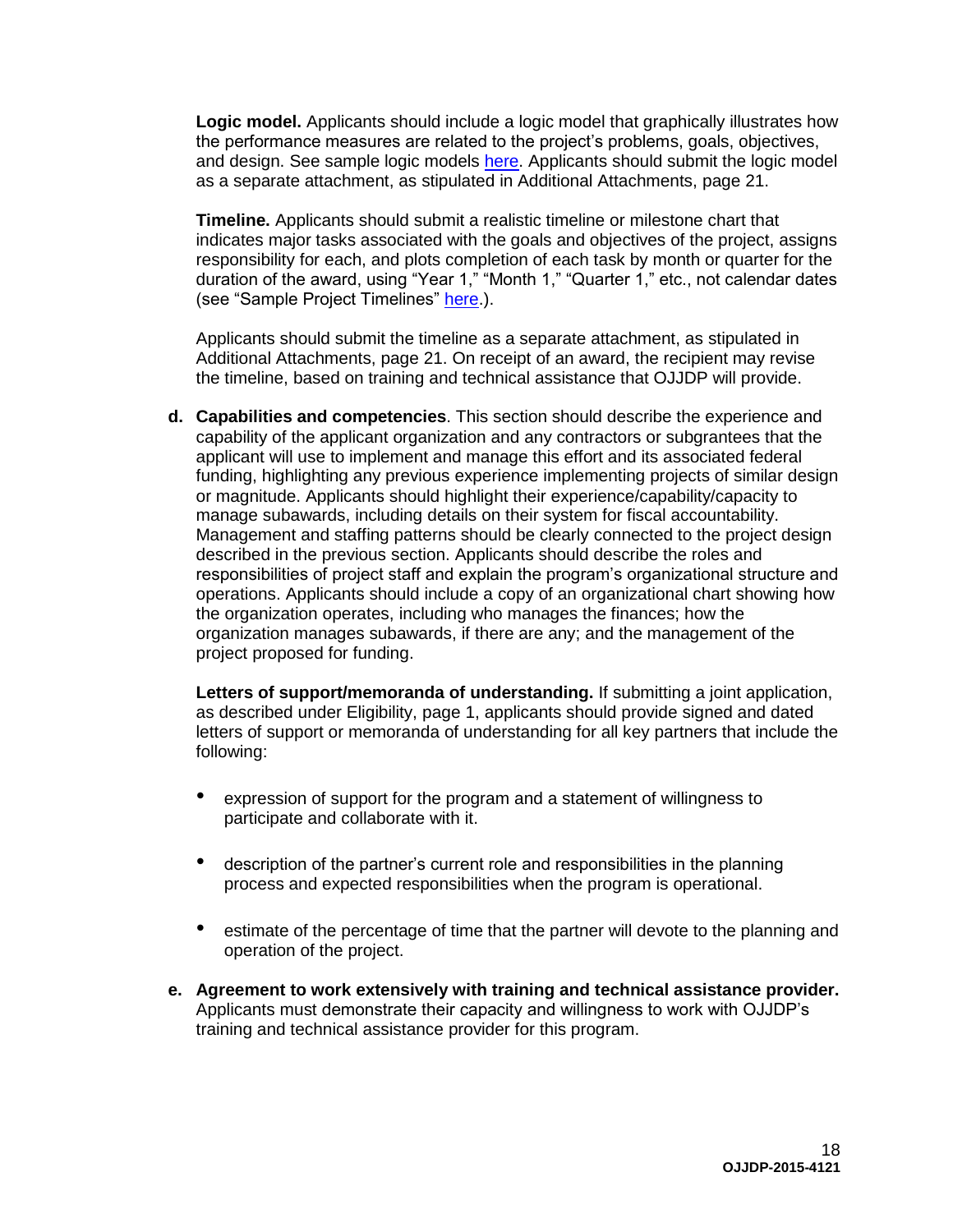### **4. Budget Detail Worksheet and Budget Narrative**

Applicants should provide a budget that (1) is complete, allowable, and cost-effective in relation to the proposed activities; (2) shows the cost calculations demonstrating how they arrived at the total amount requested; and (3) provides a brief supporting narrative to link costs with project activities. The budget should cover the entire award period.

For questions pertaining to budget and examples of allowable and unallowable costs, see the [Financial Guide.](http://ojp.gov/financialguide/index.htm)

- **a. Budget Detail Worksheet.** Find a sample Budget Detail Worksheet [here.](http://ojp.gov/funding/Apply/Resources/BudgetDetailWorksheet.pdf) Applicants that submit their budget in a different format should include the budget categories listed in the sample budget worksheet.
- **b. Budget Narrative.** The budget narrative should thoroughly and clearly describe every category of expense listed in the Budget Detail Worksheet. OJP expects proposed budgets to be complete, cost effective, and allowable (e.g., reasonable, allocable, and necessary for project activities).

Applicants should demonstrate in their budget narratives how they will maximize cost effectiveness of grant expenditures. Budget narratives should generally describe cost effectiveness in relation to potential alternatives and the goals of the project. For example, a budget narrative should detail why planned in-person meetings are necessary, or how technology and collaboration with outside organizations could be used to reduce costs, without compromising quality.

The narrative should be mathematically sound and correspond with the information and figures provided in the Budget Detail Worksheet. The narrative should explain how the applicant estimated and calculated all costs, and how they are relevant to the completion of the proposed project. The narrative may include tables for clarification purposes but need not be in a spreadsheet format. As with the Budget Detail Worksheet, the Budget Narrative should be broken down by year.

- **c. Noncompetitive procurement contracts in excess of simplified acquisition threshold.** If an applicant proposes to make one or more non-competitive procurements of products or services, where the non-competitive procurement will exceed the simplified acquisition threshold (also known as the small purchase threshold), which is currently set at \$150,000, the application should address the considerations outlined in the [Financial Guide.](http://ojp.gov/financialguide/index.htm)
- **d. Preagreement cost approvals.** For information on preagreement costs, see Section [B. Federal Award Information.](#page-8-1)

### **5. Indirect Cost Rate Agreement (if applicable)**

Indirect costs are allowed only if the applicant has a current federally approved indirect cost rate. (This requirement does not apply to units of local government.) Attach a copy of the federally approved indirect cost rate agreement to the application. Applicants that do not have an approved rate may request one through their cognizant federal agency, which will review all documentation and approve a rate for the applicant organization, or, if the applicant's accounting system permits, costs may be allocated in the direct cost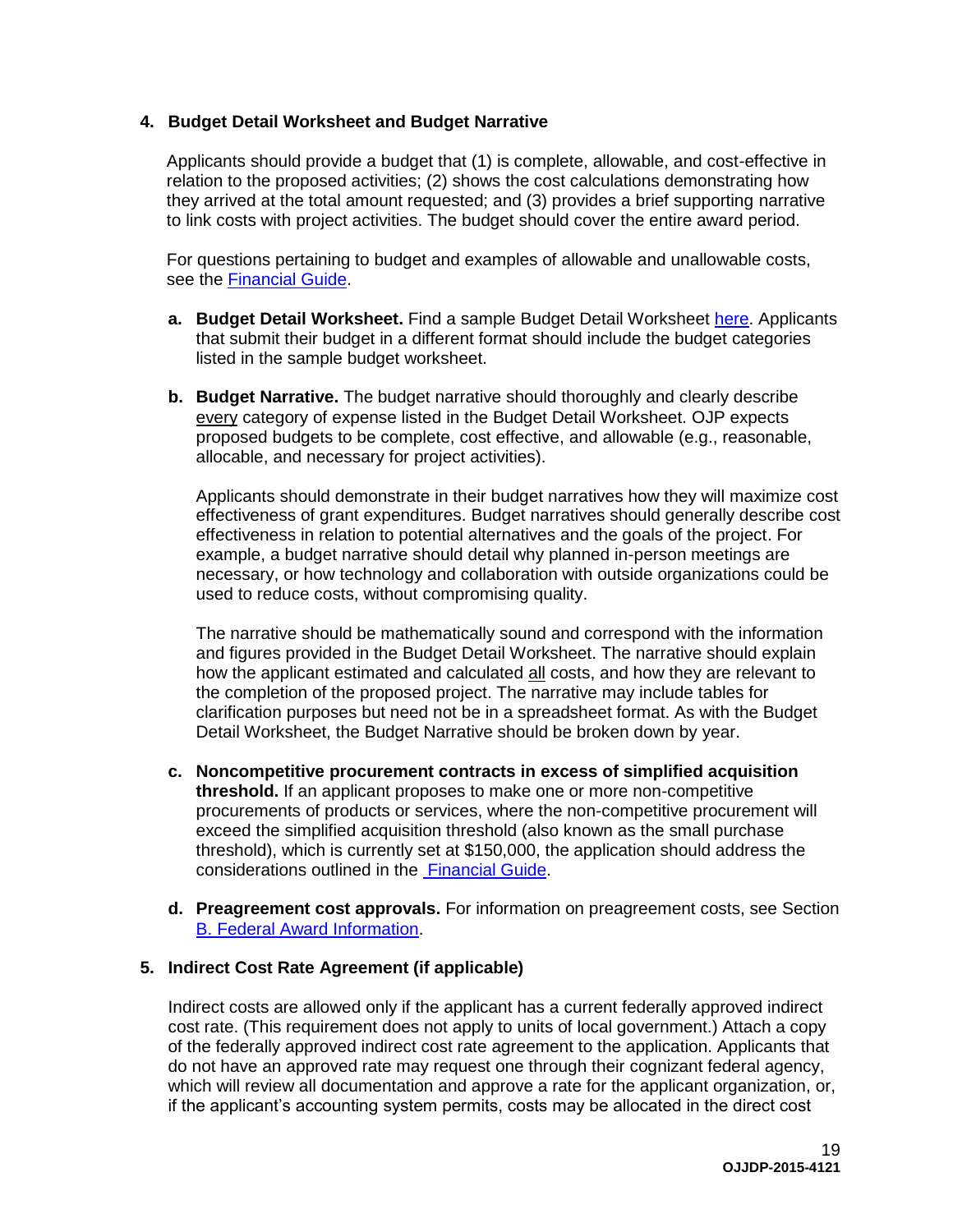categories. For the definition of Cognizant Federal Agency, see the "Glossary of Terms" in the [Financial Guide.](http://ojp.gov/financialguide/index.htm) For assistance with identifying your cognizant agency, contact the Customer Service Center at 1-800-458-0786 or at [ask.ocfo@usdoj.gov.](mailto:ask.ocfo@usdoj.gov) If DOJ is the cognizant federal agency, applicants may obtain information needed to submit an indirect cost rate proposal [here.](http://ojp.gov/funding/Apply/Resources/IndirectCosts.pdf)

# **6. Tribal Authorizing Resolution**

Tribes, tribal organizations, or third parties proposing to provide direct services or assistance to residents on tribal lands should include in their applications a resolution, letter, affidavit, or other documentation, as appropriate, that certifies that the applicant has the legal authority from the tribe(s) to implement the proposed project on tribal lands. In those instances when an organization or consortium of tribes applies for a grant on behalf of a tribe or multiple specific tribes, the application should include appropriate legal documentation, as described above, from all tribes that would receive services or assistance under the grant. A consortium of tribes for which existing consortium bylaws allow action without support from all tribes in the consortium (i.e., without an authorizing resolution or comparable legal documentation from each tribal governing body) may submit, instead, a copy of its consortium bylaws with the application.

Applicants unable to submit an application that includes a fully-executed (i.e., signed) copy of appropriate legal documentation, as described above, consistent with the applicable tribe's governance structure, should, at a minimum, submit an unsigned, draft version of such legal documentation as part of its application (except for cases in which, with respect to a tribal consortium applicant, consortium bylaws allow action without the support of all consortium member tribes). If selected for funding, OJJDP will make use of and access to funds contingent on receipt of the fully-executed legal documentation.

# **7. Applicant Disclosure of High Risk Status**

Applicants are to disclose whether they are currently designated high risk by another federal grant making agency. This includes any status requiring additional oversight by the federal agency due to past programmatic or financial concerns. If an applicant is designated high risk by another federal grant making agency, you must email the following information to [OJPComplianceReporting@usdoj.gov](mailto:OJPComplianceReporting@usdoj.gov) at the time of application submission:

- The federal agency that currently designated the applicant as high risk;
- Date the applicant was designated high risk;
- The high risk point of contact name, phone number, and email address, from that federal agency; and
- Reasons for the high risk status.

OJP seeks this information to ensure appropriate federal oversight of any grant award. Unlike the Excluded Parties List, this high risk information does not disqualify any organization from receiving an OJP award. However, additional grant oversight may be included, if necessary, in award documentation.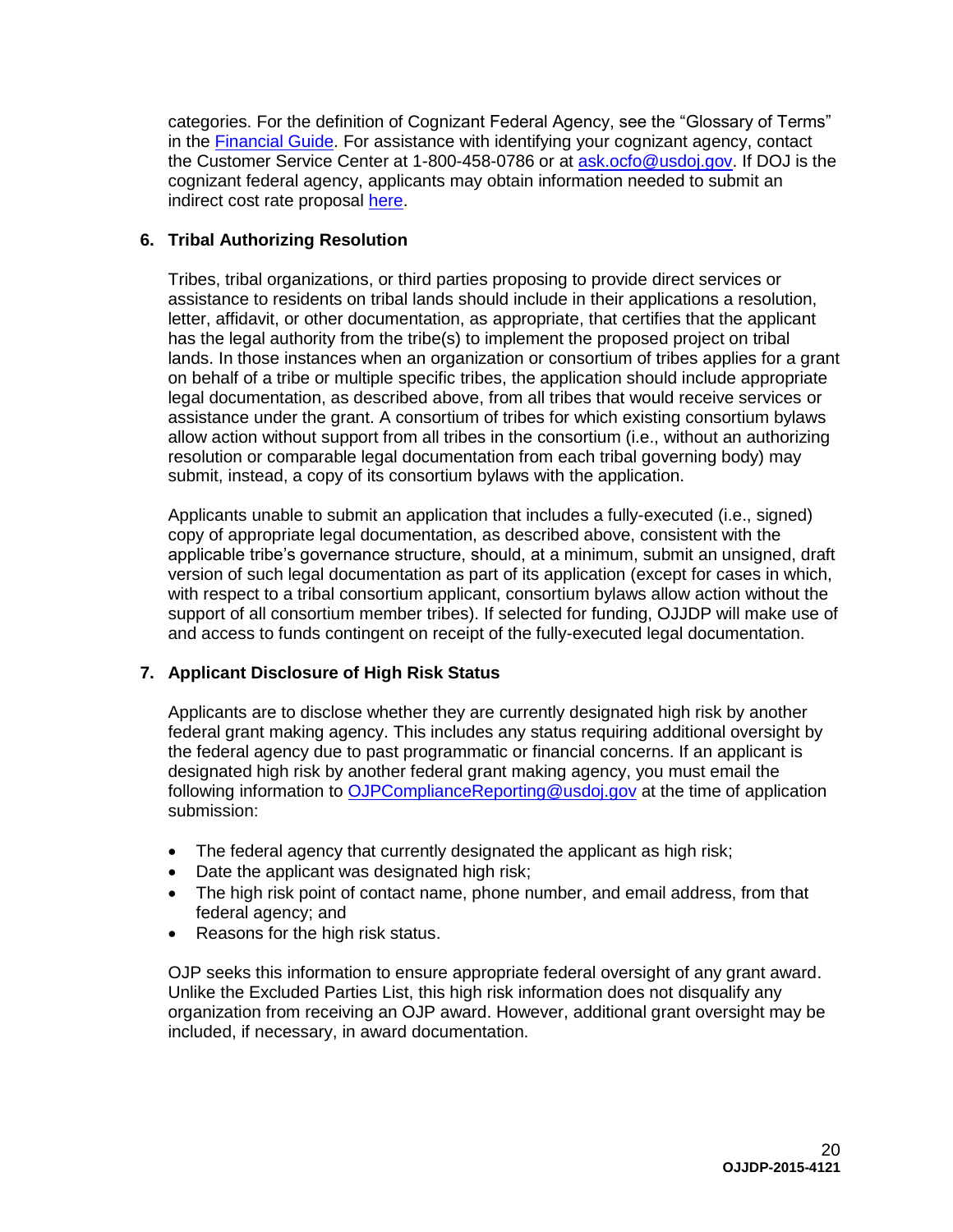# **8. Additional Attachments**

Applicants should submit the following information, as stipulated in the cited pages, as attachments to their applications. While the materials listed below are not assigned specific point values, peer reviewers will, as appropriate, consider these items when rating applications. For example, reviewers will consider résumés and/or letters of support/ memoranda of understanding when assessing "capabilities/competencies." Peer reviewers will not consider any additional information that the applicant submits other than that specified below.

**a. Applicant disclosure of pending applications.** Applicants are to disclose whether they have pending applications for federally funded grants or subgrants (including cooperative agreements) that include requests for funding to support the same project being proposed under this solicitation and will cover the identical cost items outlined in the budget narrative and worksheet in the application under this solicitation. The disclosure should include both direct applications for federal funding (e.g., applications to federal agencies) and indirect applications for such funding (e.g., applications to state agencies that will subaward federal funds).

OJP seeks this information to help avoid any inappropriate duplication of funding. Leveraging multiple funding sources in a complementary manner to implement comprehensive programs or projects is encouraged and is not seen as inappropriate duplication.

Applicants that have pending applications as described above are to provide the following information about pending applications submitted within the last 12 months:

- the federal or state funding agency
- the solicitation name/project name
- the point of contact information at the applicable funding agency.

| <b>Federal or State</b>     | <b>Solicitation Name/</b>     | Name/Phone/E-mail for Point  |
|-----------------------------|-------------------------------|------------------------------|
| <b>Funding Agency</b>       | <b>Project Name</b>           | of Contact at Funding Agency |
| DOJ/COPS                    | <b>COPS Hiring Program</b>    | Jane Doe, 202/000-0000;      |
|                             |                               | jane.doe@usdoj.gov           |
| <b>HHS/ Substance Abuse</b> | <b>Drug Free Communities</b>  | John Doe, 202/000-0000;      |
| & Mental Health             | Mentoring Program/ North      | john.doe@hhs.gov             |
| Services Administration     | <b>County Youth Mentoring</b> |                              |
|                             | Program                       |                              |

Applicants should include the table as a separate attachment, with the file name "Disclosure of Pending Applications," to their application. Applicants that do not have pending applications as described above are to include a statement to this effect in the separate attachment page (e.g., "[Applicant Name on SF-424] does not have pending applications submitted within the last 12 months for federally funded grants or subgrants (including cooperative agreements) that include requests for funding to support the same project being proposed under this solicitation and will cover the identical cost items outlined in the budget narrative and worksheet in the application under this solicitation.").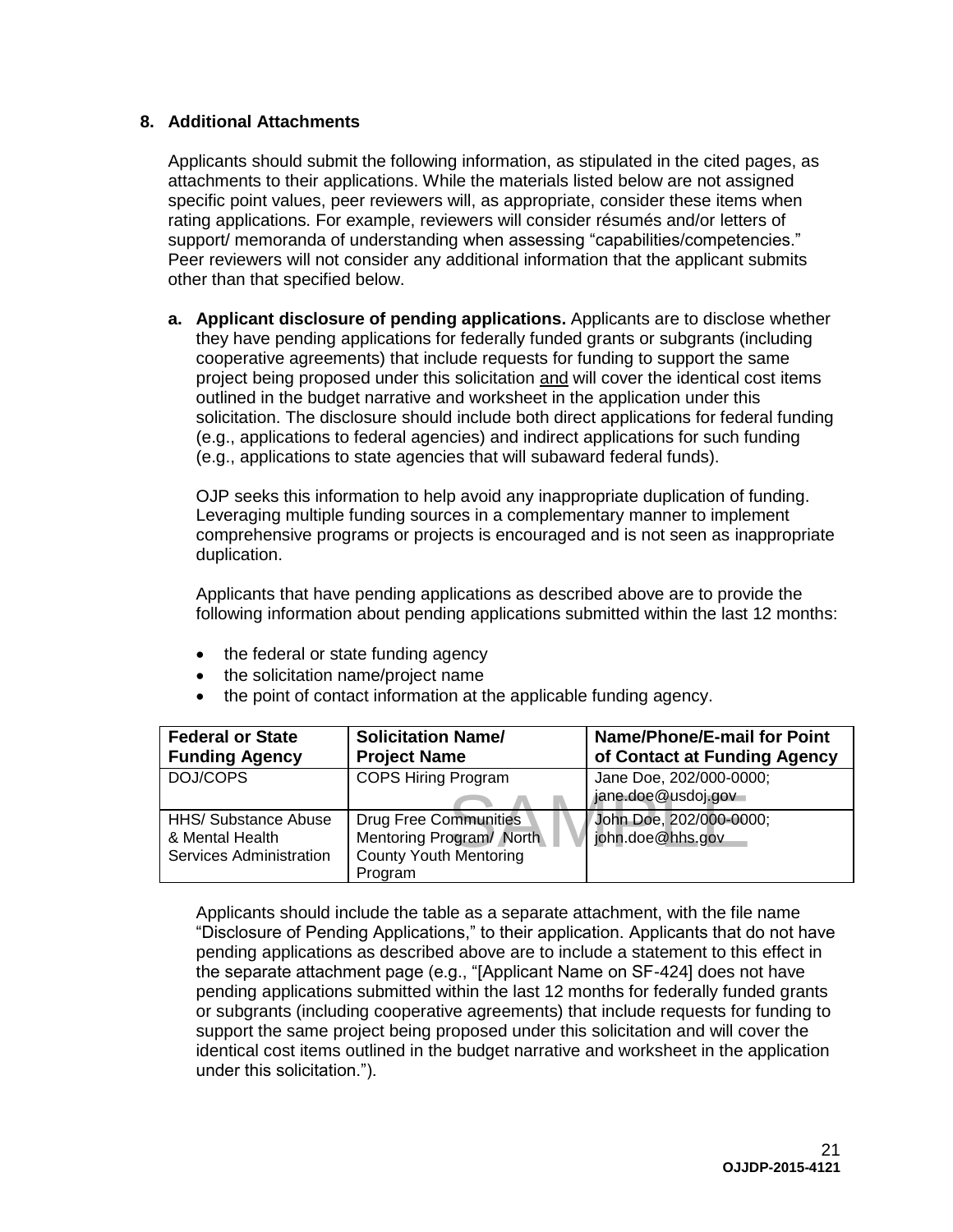- **b. Research and evaluation independence and integrity.** If a proposal involves research and/or evaluation, regardless of the proposal's other merits, in order to receive funds, the applicant must demonstrate research/evaluation independence, including appropriate safeguards to ensure research/evaluation objectivity and integrity, both in this proposal and as it may relate to the applicant's other current or prior related projects. This documentation may be included as an attachment to the application which addresses BOTH i. and ii. below.
	- i. For purposes of this solicitation, applicants must document research and evaluation independence and integrity by including, at a minimum, one of the following two items:
		- a. A specific assurance that the applicant has reviewed its proposal to identify any research integrity issues (including all principal investigators and subrecipients) and it has concluded that the design, conduct, or reporting of research and evaluation funded by OJJDP grants, cooperative agreements, or contracts will not be biased by any personal or financial conflict of interest on the part of part of its staff, consultants, and/or sub-recipients responsible for the research and evaluation or on the part of the applicant organization;

#### OR

- b. A specific listing of actual or perceived conflicts of interest that the applicant has identified in relation to this proposal. These conflicts could be either personal (related to specific staff, consultants, and/or sub-recipients) or organizational (related to the applicant or any subgrantee organization). Examples of potential investigator (or other personal) conflict situations may include, but are not limited to, those in which an investigator would be in a position to evaluate a spouse's work product (actual conflict), or an investigator would be in a position to evaluate the work of a former or current colleague (potential apparent conflict). With regard to potential organizational conflicts of interest, as one example, generally an organization could not be given a grant to evaluate a project if that organization had itself provided substantial prior technical assistance to that specific project or a location implementing the project (whether funded by OJP or other sources), as the organization in such an instance would appear to be evaluating the effectiveness of its own prior work. The key is whether a reasonable person understanding all of the facts would be able to have confidence that the results of any research or evaluation project are objective and reliable. Any outside personal or financial interest that casts doubt on that objectivity and reliability of an evaluation or research product is a problem and must be disclosed.
- ii. In addition, for purposes of this solicitation applicants must address the issue of possible mitigation of research integrity concerns by including, at a minimum, one of the following two items:
	- a. If an applicant reasonably believes that no potential personal or organizational conflicts of interest exist, then the applicant should provide a brief narrative explanation of how and why it reached that conclusion. Applicants MUST also include an explanation of the specific processes and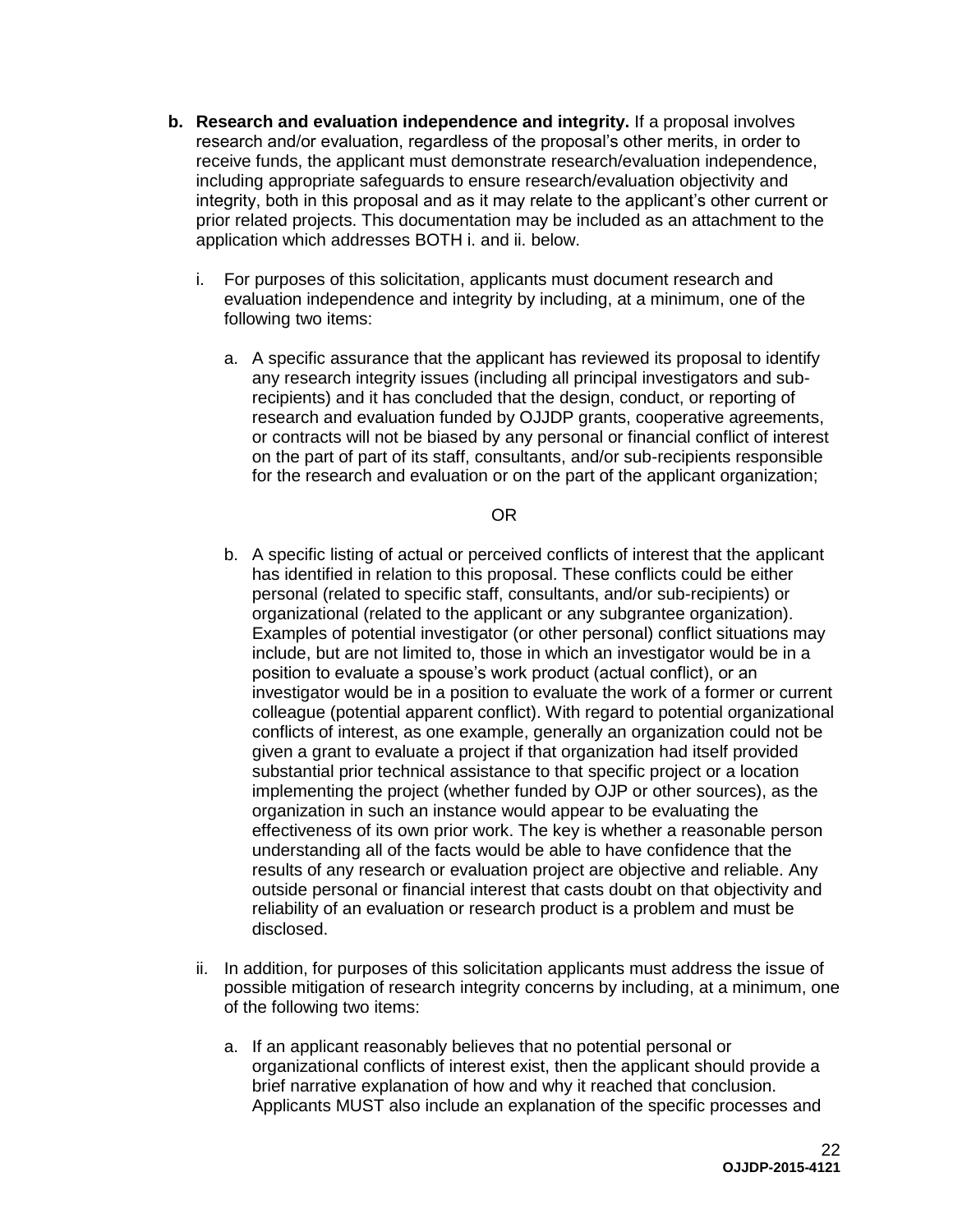procedures that the applicant will put in place to identify and eliminate (or, at the very least, mitigate) potential personal or financial conflicts of interest on the part of its staff, consultants, and/or sub-recipients for this particular project, should that be necessary during the grant period. Documentation that may be helpful in this regard could include organizational codes of ethics/conduct or policies regarding organizational, personal, and financial conflicts of interest.

#### OR

b. If the applicant has identified specific personal or organizational conflicts of interest in its proposal during this review, the applicant must propose a specific and robust mitigation plan to address conflicts noted above. At a minimum, the plan must include specific processes and procedures that the applicant will put in place to eliminate (or, at the very least, mitigate) potential personal or financial conflicts of interest on the part of its staff, consultants, and/or sub-recipients for this particular project, should that be necessary during the grant period. Documentation that may be helpful in this regard could include organizational codes of ethics/conduct or policies regarding organizational, personal, and financial conflicts of interest. There is no guarantee that the plan, if any, will be accepted as proposed.

Considerations in assessing research and evaluation independence and integrity will include, but are not be limited to, the adequacy of the applicant's efforts to identify factors that could affect the objectivity or integrity of the proposed staff and/or the organization in carrying out the research, development, or evaluation activity; and the adequacy of the applicant's existing or proposed remedies to control any such factors.

- **c.** logic model (see Logic Model, page 18)
- **d.** timeline or milestone chart (see Timeline, page 18)
- **e.** résumés of all key personnel
- **f.** job descriptions outlining roles and responsibilities for all key positions
- **g.** letters of support/memoranda of understanding from partner organizations (see Letters of Support/Memoranda of Understanding, page 18)
- **h.** evidence of nonprofit status, e.g., a copy of the tax exemption letter from the Internal Revenue Service, if applicable.
- **i.** evidence of for-profit status, e.g., a copy of the articles of incorporation, if applicable.

### **9. Financial Management and System of Internal Controls Questionnaire**

In accordance with [2 CFR 200.205,](http://www.ecfr.gov/cgi-bin/text-idx?SID=2ebfb13012953333f32ed4cf1411e33e&node=pt2.1.200&rgn=div5#se2.1.200_1205) Federal agencies must have in place a framework for evaluating the risks posed by applicants before they receive a Federal award. To facilitate part of this risk evaluation, **all** applicants (other than an individual) are to download, complete, and submit this [form.](http://ojp.gov/funding/Apply/Resources/FinancialCapability.pdf)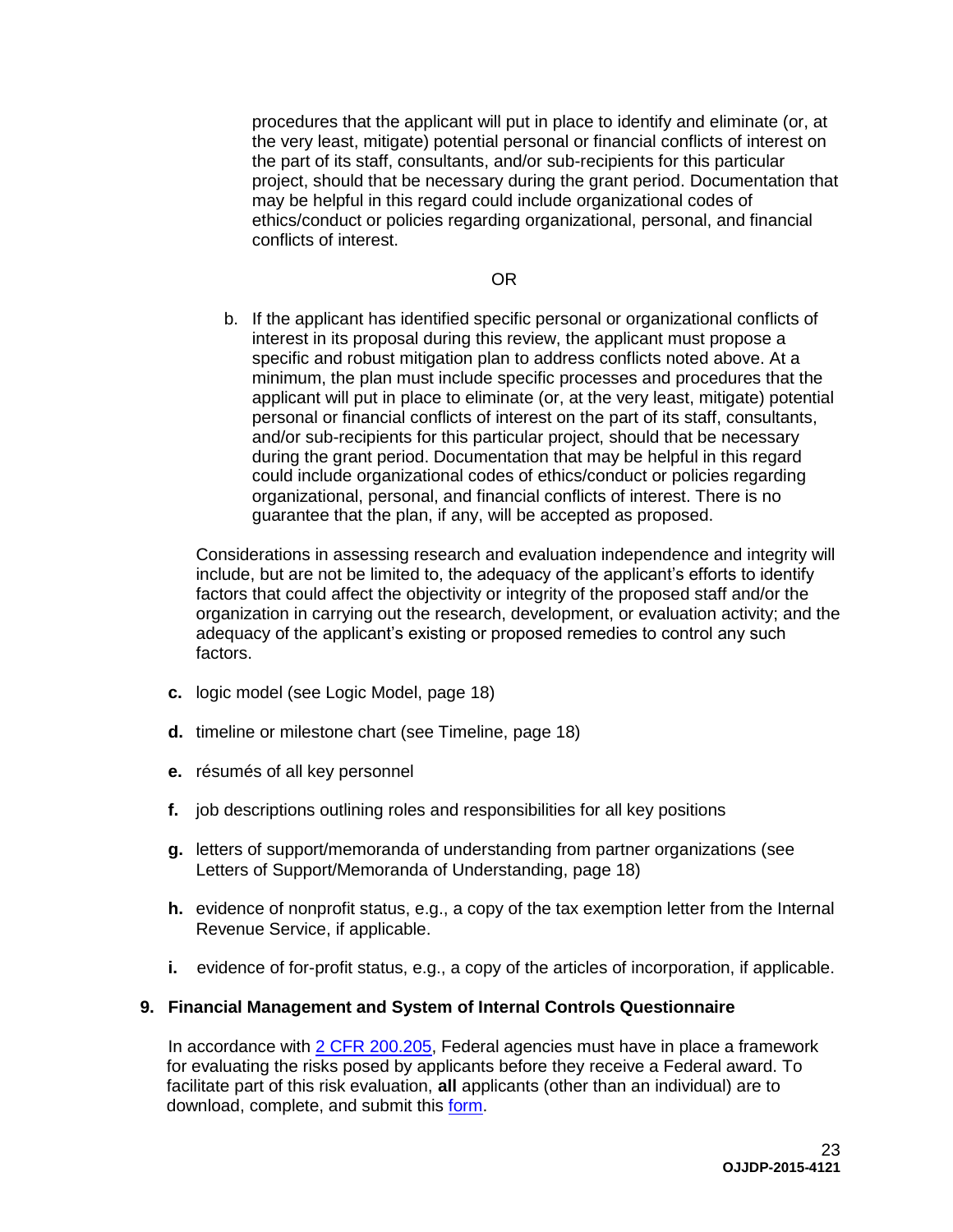# **10. Disclosure of Lobbying Activities**

All applicants must complete this information. Applicants that expend any funds for lobbying activities are to provide the detailed information requested on the form Disclosure of Lobbying Activities (SF-LLL). Applicants that do not expend any funds for lobbying activities are to enter "N/A" in the text boxes for item 10 ("a. Name and Address of Lobbying Registrant" and "b. Individuals Performing Services").

# <span id="page-23-1"></span><span id="page-23-0"></span>**How To Apply**

Applicants must register in and submit applications through Grants.gov, a "one-stop storefront" to find federal funding opportunities and apply for funding. Find complete instructions on how to register and submit an application [here.](http://www.grants.gov/web/grants/home.html) Applicants that experience technical difficulties during this process should call the Grants.gov Customer Support Hotline at **800**-**518**-**4726** or **606–545–5035**, 24 hours a day, 7 days a week, except federal holidays. Registering with Grants.gov is a one-time process; however, **processing delays may occur, and it can take several weeks** for first-time registrants to receive confirmation and a user password. OJP encourages applicants to **register several weeks before** the application submission deadline. In addition, OJP urges applicants to submit applications 72 hours prior to the application due date to allow time to receive validation messages or rejection notifications from Grants.gov, and to correct in a timely fashion any problems that may have caused a rejection notification.

OJJDP strongly encourages all prospective applicants to sign up for Grants.gov email [notifications](http://www.grants.gov/web/grants/manage-subscriptions.html) regarding this solicitation. If this solicitation is cancelled or modified, individuals who sign up with Grants.gov for updates will be automatically notified.

**Note on file names and file types.** Grants.gov only permits the use of certain specific characters in names of attachment files. Valid file names may include only the characters shown in the table below. Grants.gov is designed to reject any application that includes an attachment(s) with a file name that contains any characters not shown in the table below.

| <b>Characters</b>    |                                                                             | <b>Special Characters</b> |                       |
|----------------------|-----------------------------------------------------------------------------|---------------------------|-----------------------|
| Upper case $(A - Z)$ | Parenthesis (                                                               | Curly braces $\{\}$       | Square brackets []    |
| Lower case $(a - z)$ | Ampersand (&)                                                               | Tilde $(-)$               | Exclamation point (!) |
| Underscore (         | Comma $($ , $)$                                                             | Semicolon (; )            | Apostrophe ('         |
| Hyphen<br>$\sim$     | At sign $(\mathcal{Q})$                                                     | Number sign (#)           | Dollar sign (\$)      |
| Space                | Percent sign (%)                                                            | Plus sign $(+)$           | Equal sign $(=)$      |
| Period (.)           | When using the ampersand (&) in XML, applicants must use the<br>"&" format. |                           |                       |

Grants.gov is designed to forward successfully submitted applications to OJP's Grants Management System (GMS).

**GMS does not accept executable file types as application attachments**. These disallowed file types include, but are not limited to, the following extensions: ".com," ".bat," ".exe," ".vbs," ".cfg," ".dat," ".db," ".dbf," ".dll," ".ini," ".log," ".ora," ".sys," and ".zip." GMS may reject applications with files that use these extensions. It is important to allow time to change the type of file(s) if the application is rejected.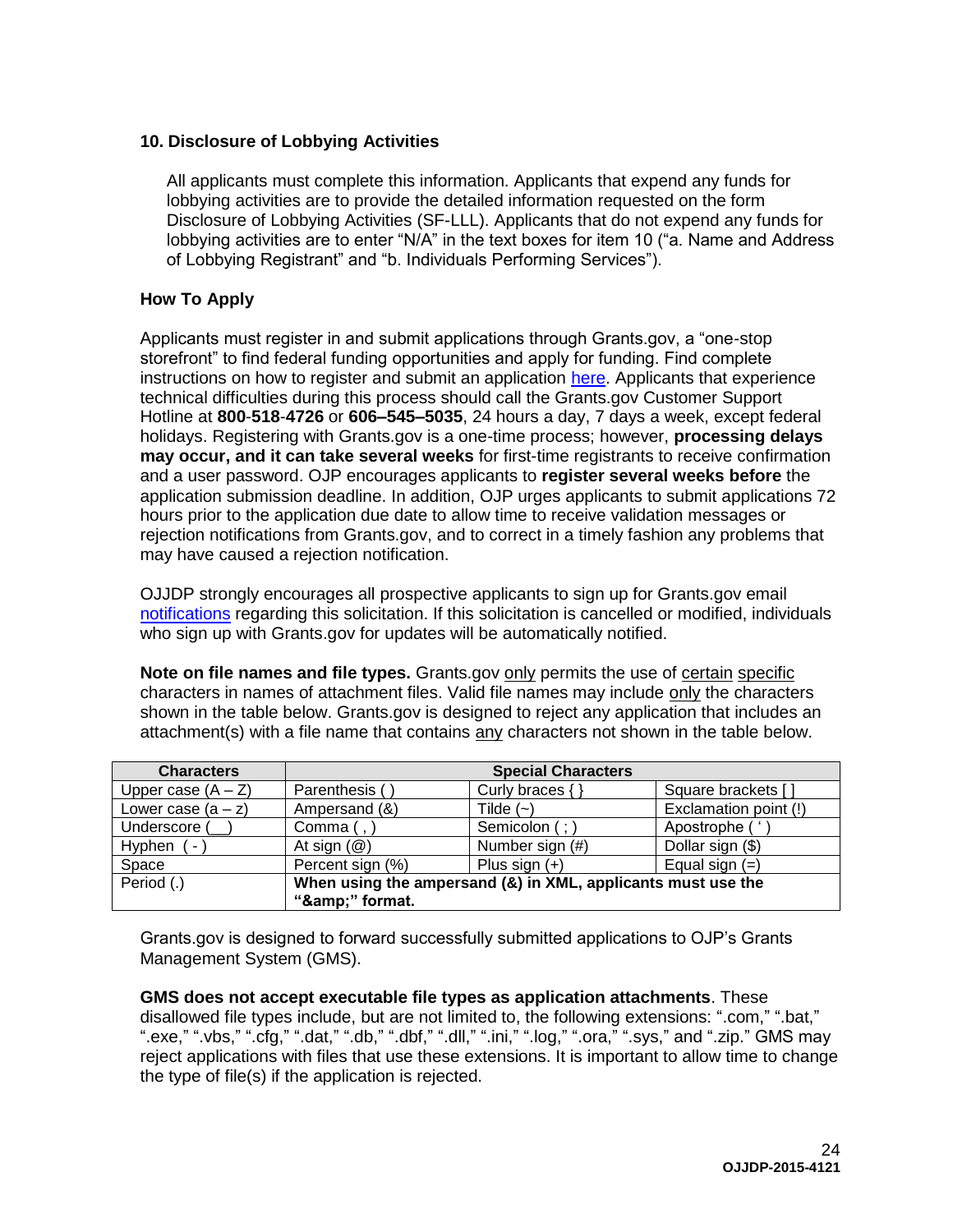All applicants are required to complete the following steps:

OJP may not make a federal award to an applicant until the applicant has complied with all applicable DUNS and SAM requirements. If an applicant has not fully complied with the requirements by the time the federal awarding agency is ready to make a federal award, the federal awarding agency may determine that the applicant is not qualified to receive a federal award and use that determination as a basis for making a federal award to another applicant.

- **1. Acquire a Data Universal Numbering System (DUNS) number.** In general, the Office of Management and Budget requires that all applicants (other than individuals) for federal funds include a DUNS number in their applications for a new award or a supplement to an existing award. A DUNS number is a unique nine-digit sequence recognized as the universal standard for identifying and differentiating entities receiving federal funds. The identifier is used for tracking purposes and validating address and point of contact information for federal assistance applicants, recipients, and subrecipients. The DUNS number will be used throughout the grant life cycle. Obtaining a DUNS number is a free, one-time activity. Call Dun and Bradstreet at 866–705–5711 to obtain a DUNS number or apply online at [www.dnb.com.](http://www.dnb.com/) A DUNS number is usually received within 1-2 business days.
- **2. Acquire registration with the System for Award Management (SAM).** SAM is the repository for standard information about federal financial assistance applicants, recipients, and subrecipients. OJP requires all applicants (other than individuals) for federal financial assistance to maintain current registrations in the SAM database. Applicants must be registered in SAM to successfully register in Grants.gov. Applicants must **update or renew their SAM registration annually** to maintain an active status.

Applicants cannot successfully submit their applications until Grants.gov receives the SAM registration information. **The information transfer from SAM to Grants.gov can take as long as 48 hours.** OJP recommends that the applicant register or renew registration with SAM as early as possible.

Access information about SAM registration procedures [here.](http://www.sam.gov/)

- **3. Acquire an Authorized Organization Representative (AOR) and a Grants.gov username and password**. Complete the AOR profile on Grants.gov and create a username and password. Applicant organizations must use their DUNS number to complete this step. For more information about the registration process, go [here.](http://www.grants.gov/web/grants/register.html)
- **4. Acquire confirmation for the AOR from the E-Business Point of Contact (E-Biz POC).** The E-Biz POC at the applicant organization must log into Grants.gov to confirm the applicant organization's AOR. Note that an organization can have more than one AOR.
- **5. Search for the funding opportunity on Grants.gov.** Use the following identifying information when searching for the funding opportunity on Grants.gov. The Catalog of Federal Domestic Assistance number for this solicitation is 16.812, titled *"Second Chance Act Reentry Initiative,"* and the funding opportunity number is OJJDP-2015- 4121.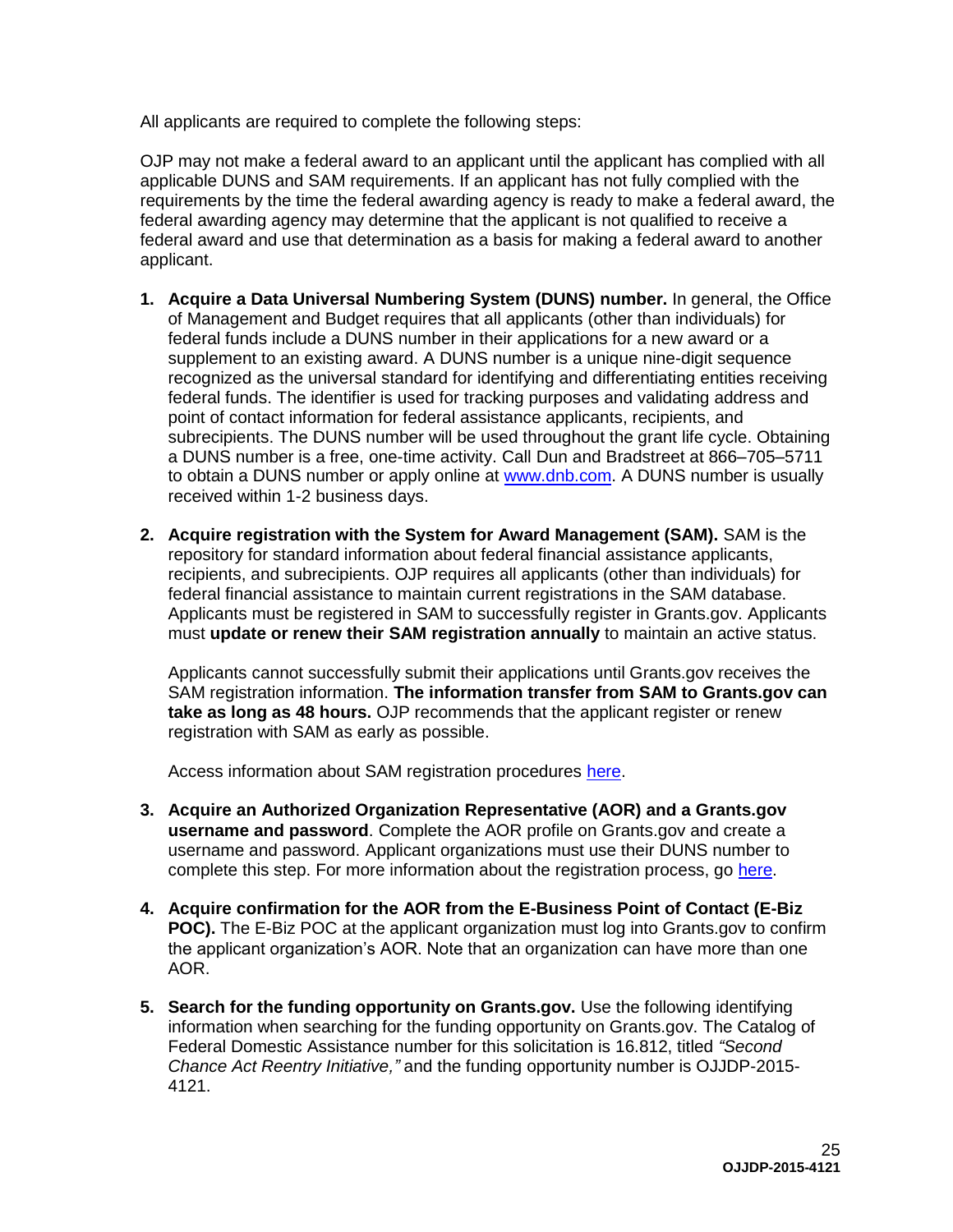**6. Submit a valid application consistent with this solicitation by following the directions in Grants.gov.** Within 24–48 hours after submitting the electronic application, the applicant should receive two notifications from Grants.gov. The first will confirm the receipt of the application and the second will state whether the application has been successfully validated, or rejected due to errors, with an explanation. It is possible to first receive a message indicating that the application is received and then receive a rejection notice a few minutes or hours later. Submitting well ahead of the deadline provides time to correct the problem(s) that caused the rejection. **Important:** OJP urges applicants to submit applications **at least 72 hours prior** to the application due date to allow time to receive validation messages or rejection notifications from Grants.gov, and to correct in a timely fashion any problems that may have caused a rejection notification.

Click [here](http://www.grants.gov/web/grants/applicants/organization-registration.html) for further details on DUNS, SAM, and Grants.gov registration steps and timeframes.

**Note: Duplicate applications.** If an applicant submits multiple versions of the same application, OJJDP will review only the most recent system-validated version submitted. See Note on File Names and File Types under [How To Apply.](#page-23-0)

### **Experiencing Unforeseen Grants.gov Technical Issues**

Applicants that experience unforeseen Grants.gov technical issues beyond their control that prevent them from submitting their application by the deadline must contact the Grants.gov [Customer Support Hotline](http://www.grants.gov/web/grants/about/contact-us.html) or the [SAM Help Desk](https://www.fsd.gov/fsd-gov/home.do) to report the technical issue and receive a tracking number. Then applicant must e-mail the Response Center at [responsecenter@ncjrs.gov](mailto:responsecenter@ncjrs.gov) **within 24 hours after the application deadline** and request approval to submit their application. The e-mail must describe the technical difficulties, and include a timeline of the applicant's submission efforts, the complete grant application, the applicant's DUNS number, and any Grants.gov Help Desk or SAM tracking number(s). **Note: OJJDP does not automatically approve requests***.* After the program office reviews the submission and contacts the Grants.gov or SAM Help Desks to validate the reported technical issues, OJP will inform the applicant whether the request to submit a late application has been approved or denied. If OJP determines that the applicant failed to follow all required procedures, which resulted in an untimely application submission, OJP will deny the applicant's request to submit their application.

The following conditions are generally insufficient to justify late submissions:

- failure to register in SAM or Grants.gov in sufficient time
- failure to follow Grants.gov instructions on how to register and apply as posted on its website
- failure to follow each instruction in the OJP solicitation
- technical issues with the applicant's computer or information technology environment, including firewalls.

<span id="page-25-0"></span>**Notifications regarding known technical problems with Grants.gov, if any, are posted at the top of the [OJP funding webpage.](http://www.ojp.gov/funding/Explore/CurrentFundingOpportunities.htm.)**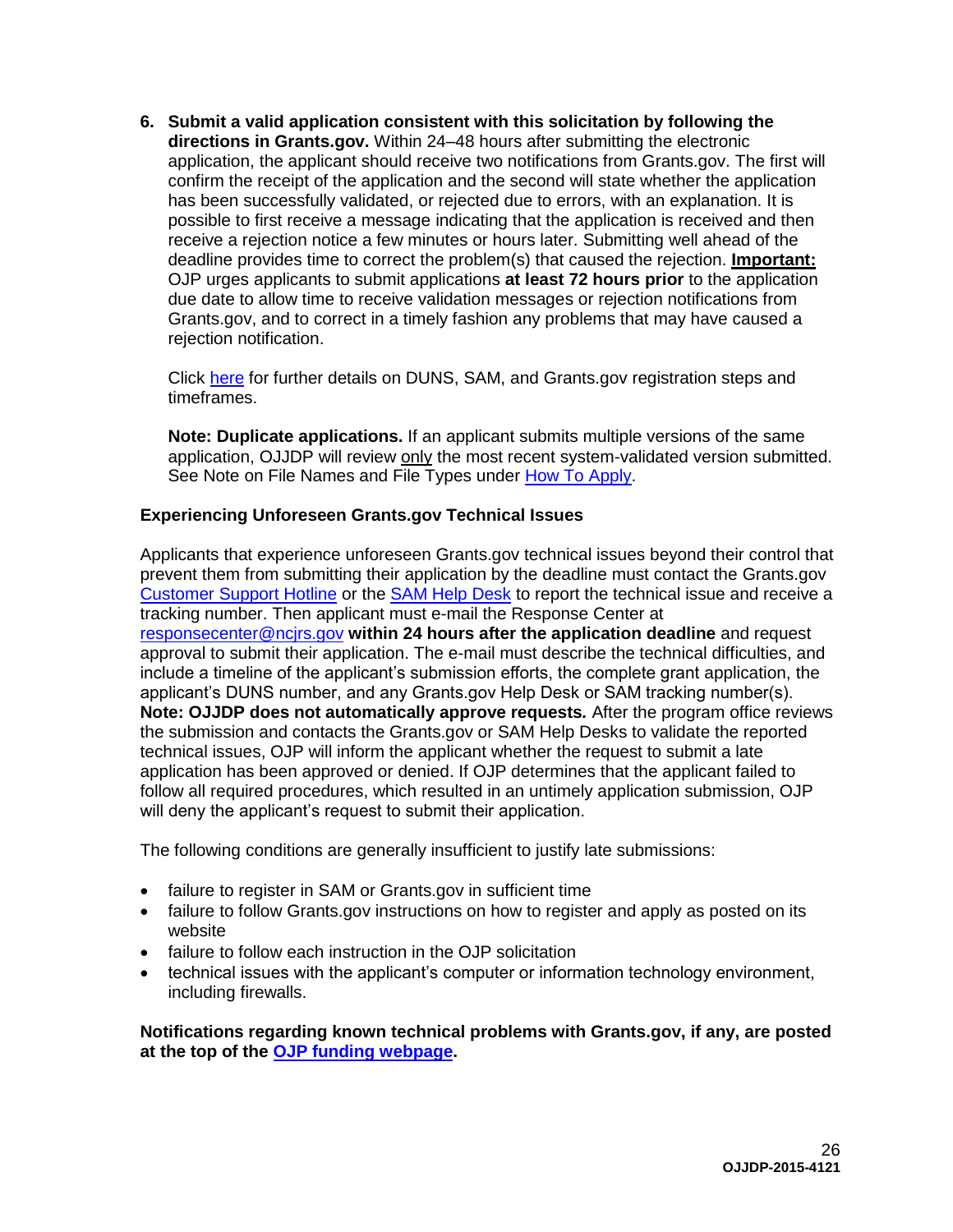# **E. Application Review Information**

# <span id="page-26-0"></span>**Selection Criteria**

The following five selection criteria will be used to evaluate each application, with the different weight given to each based on the percentage value listed after each individual criteria. For example, the first criteria, Statement of the Problem, is worth 10 percent of the entire score in the application review process.

- 1. Statement of the Problem (10 percent)
- 2. Goals, Objectives, and Performance Measures (10 percent)
- 3. Project Design and Implementation (50 percent)
- 4. Capabilities and Competencies (20 percent)
- 5. Budget: complete, cost effective, and allowable (e.g., reasonable, allocable, and necessary for project activities). Budget narratives should generally demonstrate how applicants will maximize cost effectiveness of grant expenditures. Budget narratives should demonstrate cost effectiveness in relation to potential alternatives and the goals of the project. 5 (10 percent)

See What an Application Should Include, page 13, for the criteria that the peer reviewers will use to evaluate applications.

# <span id="page-26-1"></span>**Review Process**

OJP is committed to ensuring a fair and open process for awarding grants. OJJDP reviews the application to make sure that the information presented is reasonable, understandable, measurable, and achievable, as well as consistent with the solicitation.

Peer reviewers will review the applications submitted under this solicitation that meet basic minimum requirements. For purposes of assessing whether applicants have met basic minimum requirements, OJP screens applications for compliance with specified program requirements to help determine which applications should proceed to further consideration for award. Although program requirements may vary, the following are common requirements applicable to all solicitations for funding under OJP grant programs:

- An eligible type of applicant must submit the application.
- Applications must request funding within programmatic funding constraints, if applicable.
- Applications must be responsive to the scope of the solicitation.
- Applications must include all items designated as "critical elements."
- Applicants will be checked against the General Services Administration's Excluded Parties List.

For a list of critical elements, see "What an Application Should Include" under Section D. Application and Submission Information.

OJJDP may use internal peer reviewers, external peer reviewers, or a combination, to assess applications meeting basic minimum requirements on technical merit using the

<sup>5</sup> Generally speaking, a reasonable cost is a cost that, in its nature or amount, does not exceed that which would be incurred by a prudent person under the circumstances prevailing at the time the decision was made to incur the costs.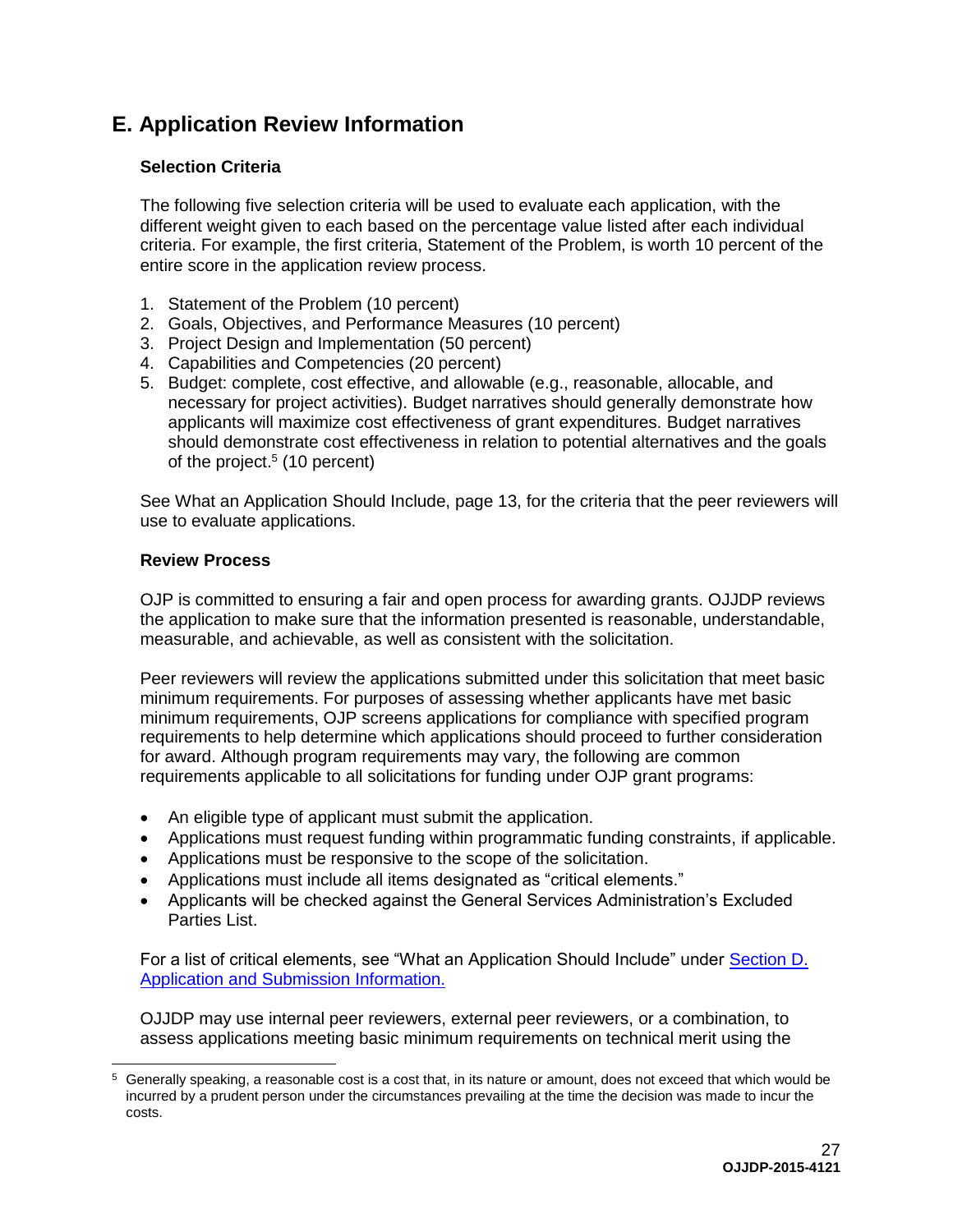solicitation's selection criteria. An external peer reviewer is an expert in the subject matter of a given solicitation who is not a current DOJ employee. An internal reviewer is a current DOJ employee who is well-versed or has expertise in the subject matter of this solicitation. A peer review panel will evaluate, score, and rate applications that meet basic minimum requirements. Peer reviewers' ratings and any resulting recommendations are advisory only, although their views are considered carefully. In addition to peer review ratings, considerations for award recommendations and decisions may include, but are not limited to, underserved populations, geographic diversity, strategic priorities, past performance under prior OJJDP and OJP awards, and available funding.

OJP reviews applications for potential discretionary awards to evaluate the risks posed by applicants before they receive an award. This review may include but is not limited to the following:

- 1. Financial stability and fiscal integrity.
- 2. Quality of management systems and ability to meet the management standards prescribed in the Financial Guide.
- 3. History of performance.
- 4. Reports and findings from audits.
- 5. The applicant's ability to effectively implement statutory, regulatory, or other requirements imposed on non-Federal entities.
- 6. Proposed costs to determine if the Budget Detail Worksheet and Budget Narrative accurately explain project costs, and whether those costs are reasonable, necessary, and allowable under applicable federal cost principles and agency regulations.

Absent explicit statutory authorization or written delegation of authority to the contrary, all final award decisions will be made by the Assistant Attorney General, who may consider factors including, but not limited to, peer review ratings, underserved populations, geographic diversity, strategic priorities, past performance under prior OJJDP and OJP awards, and available funding when making awards.

# <span id="page-27-0"></span>**F. Federal Award Administration Information**

### <span id="page-27-1"></span>**Federal Award Notices**

OJP award notification will be sent from GMS. Recipients will be required to log in; accept any outstanding assurances and certifications on the award; designate a financial point of contact; and review, sign, and accept the award. The award acceptance process involves physical signature of the award document by the authorized representative and the scanning of the fully-executed award document to OJP.

# <span id="page-27-2"></span>**Administrative, National Policy, and Other Legal Requirements**

If selected for funding, in addition to implementing the funded project consistent with the agency-approved project proposal and budget, the recipient must comply with award terms and conditions, and other legal requirements, including but not limited to OMB, DOJ, or other federal regulations that will be included in the award, incorporated into the award by reference, or are otherwise applicable to the award. OJP strongly encourages prospective applicants to review the information pertaining to these requirements **prior** to submitting an application. To assist applicants and recipients in accessing and reviewing this information,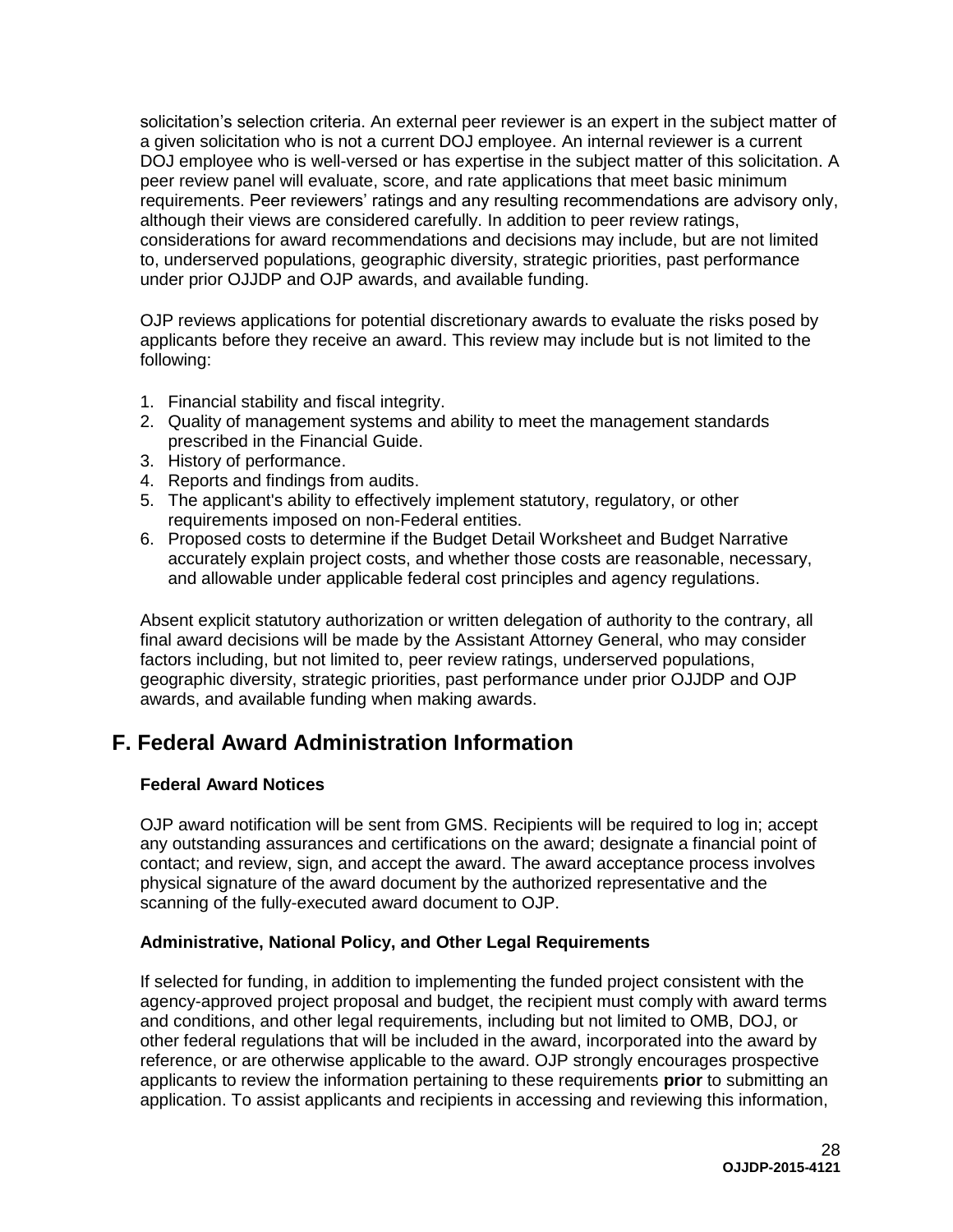OJP has placed pertinent information on its [Solicitation Requirements](http://ojp.gov/funding/Explore/SolicitationRequirements/index.htm) page of the [OJP](http://ojp.gov/funding/index.htm) [Funding Resource Center.](http://ojp.gov/funding/index.htm)

Note in particular the following two forms, which applicants must accept in GMS prior to the receipt of any award funds, as each details legal requirements with which applicants must provide specific assurances and certifications of compliance. Applicants may view these forms in the Apply section of the [OJP Funding Resource Center](http://ojp.gov/funding/index.htm) and are strongly encouraged to review and consider them carefully prior to making an application for OJP grant funds.

- [Certifications Regarding Lobbying; Debarment, Suspension and Other Responsibility](http://ojp.gov/funding/Apply/Forms.htm)  [Matters; and Drug-Free Workplace Requirements](http://ojp.gov/funding/Apply/Forms.htm)
- [Standard Assurances](http://ojp.gov/funding/Apply/Forms.htm)

Upon grant approval, OJP electronically transmits (via GMS) the award document to the prospective award recipient. In addition to other award information, the award document contains award terms and conditions that specify national policy requirements<sup>6</sup> with which recipients of federal funding must comply; uniform administrative requirements, cost principles, and audit requirements; and program-specific terms and conditions required based on applicable program (statutory) authority or requirements set forth in OJP solicitations and program announcements, and other requirements that may be attached to appropriated funding. For example, certain efforts may call for special requirements, terms, or conditions relating to intellectual property, data/information-sharing or -access, or information security; or audit requirements, expenditures and milestones, or publications and/or press releases. OJP also may place additional terms and conditions on an award based on its risk assessment of the applicant, or for other reasons it determines necessary to fulfill the goals and objectives of the program.

Prospective applicants may access and review the text of mandatory conditions OJP includes in all OJP awards, as well as the text of certain other conditions, such as administrative conditions, via [Mandatory Award Terms and Conditions](http://ojp.gov/funding/Explore/SolicitationRequirements/MandatoryTermsConditions.htm) page of the [OJP](http://ojp.gov/funding/index.htm) [Funding Resource Center.](http://ojp.gov/funding/index.htm)

# <span id="page-28-0"></span>**General Information about Post-Federal Award Reporting Requirements**

Recipients must submit quarterly financial reports, semi-annual progress reports, final financial and progress reports, and, if applicable, an annual audit report in accordance with 2 CFR Part 200. Future awards and fund drawdowns may be withheld if reports are delinquent.

Special Reporting requirements may be required by OJP depending on the statutory, legislative or administrative obligations of the recipient or the program.

# <span id="page-28-1"></span>**G. Federal Awarding Agency Contact(s)**

 $\overline{a}$ 

For additional Federal Awarding Agency Contact(s), see the title page.

<sup>6</sup> See generally 2 C.F.R. 200.300 (provides a general description of national policy requirements typically applicable to recipients of federal awards, including the Federal Funding Accountability and Transparency Act of 2006 (FFATA)).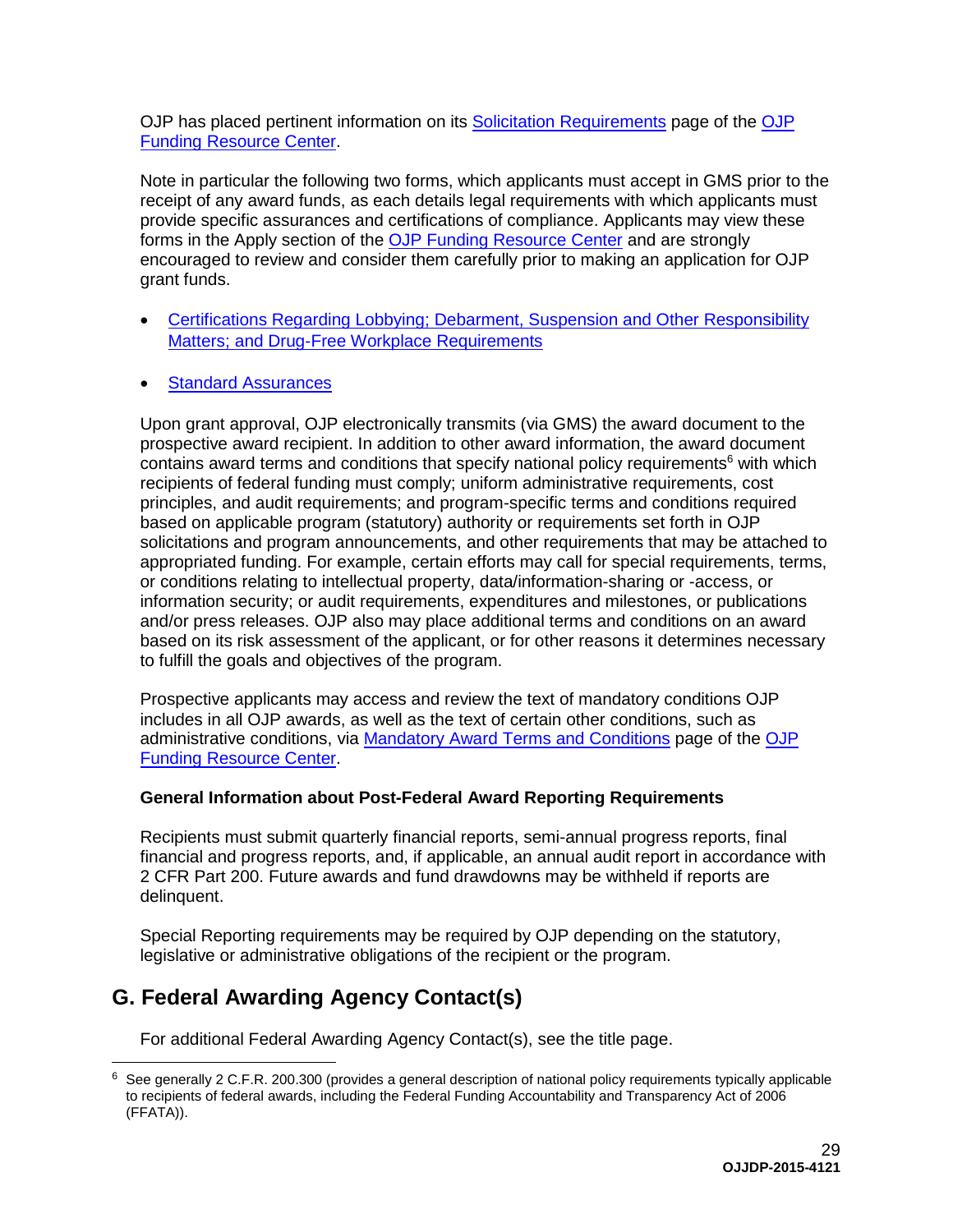For additional contact information for Grants.gov, see the title page.

# <span id="page-29-0"></span>**H. Other Information**

# <span id="page-29-1"></span>**Provide Feedback to OJP**

To assist OJP in improving its application and award processes, we encourage applicants to provide feedback on this solicitation, the application submission process, and/or the application review/peer review process. Provide feedback to [OJPSolicitationFeedback@usdoj.gov.](mailto:OJPSolicitationFeedback@usdoj.gov)

**IMPORTANT:** This e-mail is for feedback and suggestions only. Replies are **not** sent from this mailbox. If you have specific questions on any program or technical aspect of the solicitation, **you must** directly contact the appropriate number or e-mail listed on the front of this solicitation document. These contacts are provided to help ensure that you can directly reach an individual who can address your specific questions in a timely manner.

If you are interested in being a reviewer for other OJP grant applications, please e-mail your resume to [ojppeerreview@lmbps.com.](mailto:ojppeerreview@lmbps.com) The OJP Solicitation Feedback email account will not forward your resume. **Note:** Neither you nor anyone else from your organization can be a peer reviewer in a competition in which you or your organization have submitted an application.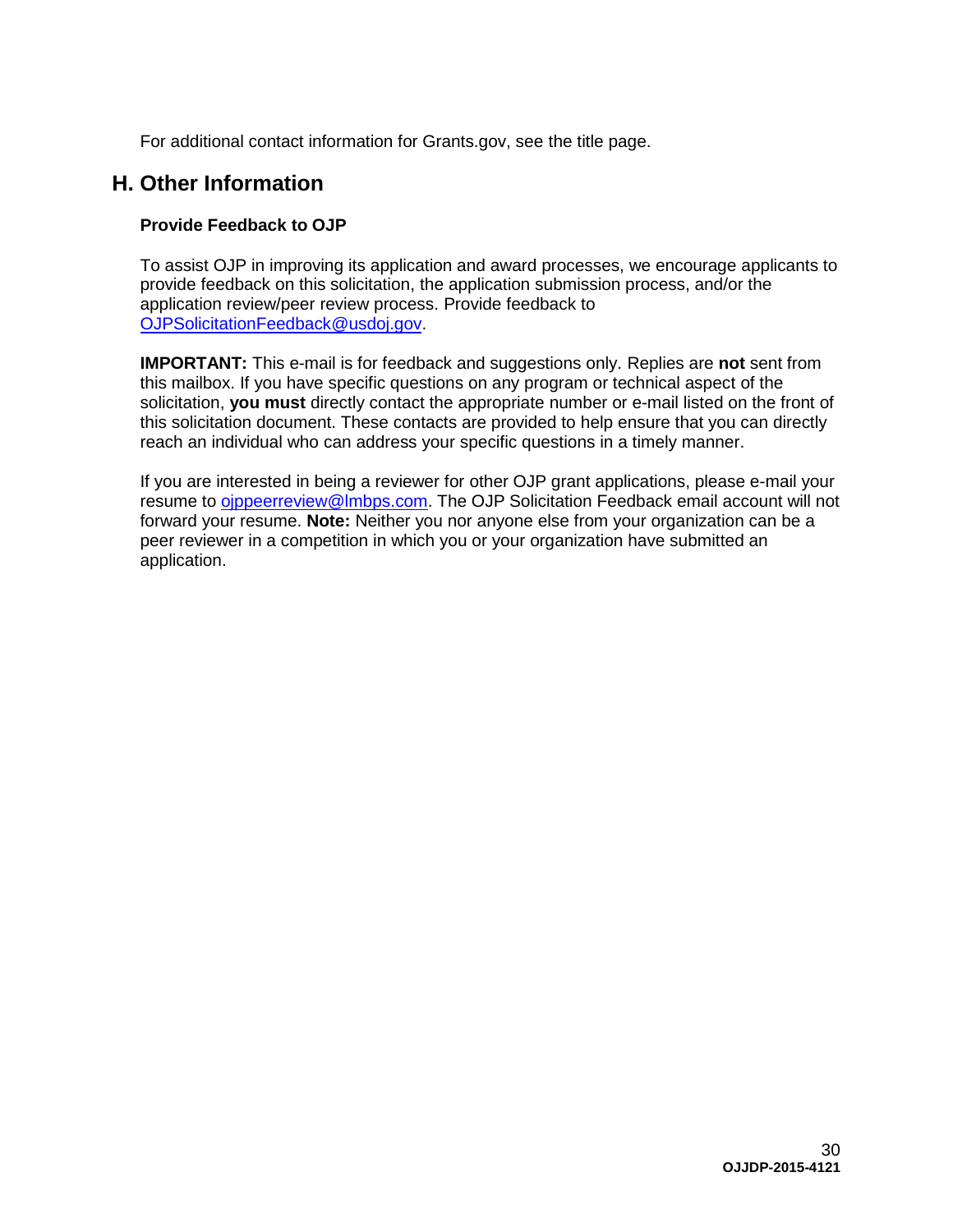# <span id="page-30-0"></span>**Application Checklist**

# **OJJDP FY 2015 Second Chance Act Smart on Juvenile Justice: Community Supervision**

This application checklist has been created to assist in developing an application.

# **What an Applicant Should Do:**

| Prior to Registering in Grants.gov:                                           |
|-------------------------------------------------------------------------------|
| Acquire a DUNs Number (see page 25)                                           |
| Acquire or renew registration with SAM (see page 25)                          |
| To Register with Grants.gov.                                                  |
| Acquire AOR and Grants.gov username/password (see page 25)                    |
| Acquire AOR confirmation from the E-Biz POC (see page 25)                     |
| To Find Funding Opportunity:                                                  |
| Search for the Funding Opportunity on Grants.gov (see page 25)                |
| Download Funding Opportunity and Application Package                          |
| Sign up for Grants.gov email notifications (optional) (see page 24)           |
| Read <b>Important Notice: Applying for Grants in Grants.gov</b>               |
| After application submission, receive Grants.gov email notifications that:    |
| (1) application has been received,                                            |
| (2) application has either been validated or rejected (see page 26)           |
| If no Grants.gov receipt, and validation or error notifications are received: |

\_\_\_\_\_contact OJJDP regarding experiencing technical difficulties (see page 26)

### **General Requirements**:

Review the [Solicitation Requirements](http://ojp.gov/funding/Explore/SolicitationRequirements/index.htm) in the OJP Funding Resource Center.

#### **Scope Requirement:**

\_\_\_\_\_The federal amount requested is within the allowable limit(s) of \$100,000.

### **Eligibility Requirement:**

\_\_\_\_\_State, territory, unit of local government, or federally recognized tribal government.

#### **What an Application Should Include:**

Application for Federal Assistance (SF-424) (see page 13)

Project Abstract (see page 13)

\_\_\_\_\_Program Narrative (see page 14)

\_\_\_\_\_Budget Detail Worksheet (see page 19)

- Budget Narrative (see page 19)
	- Employee Compensation Waiver request and justification (see page 11)
	- Read OJP policy and guidance on conference approval, planning, and reporting available [here.](http://ojp.gov/financialguide/PostawardRequirements/chapter15page1.htm) (see page 12)
- Disclosure of Lobbying Activities (SF-LLL) (see page 24)

\_\_\_\_\_Indirect Cost Rate Agreement (if applicable) (see page 19)